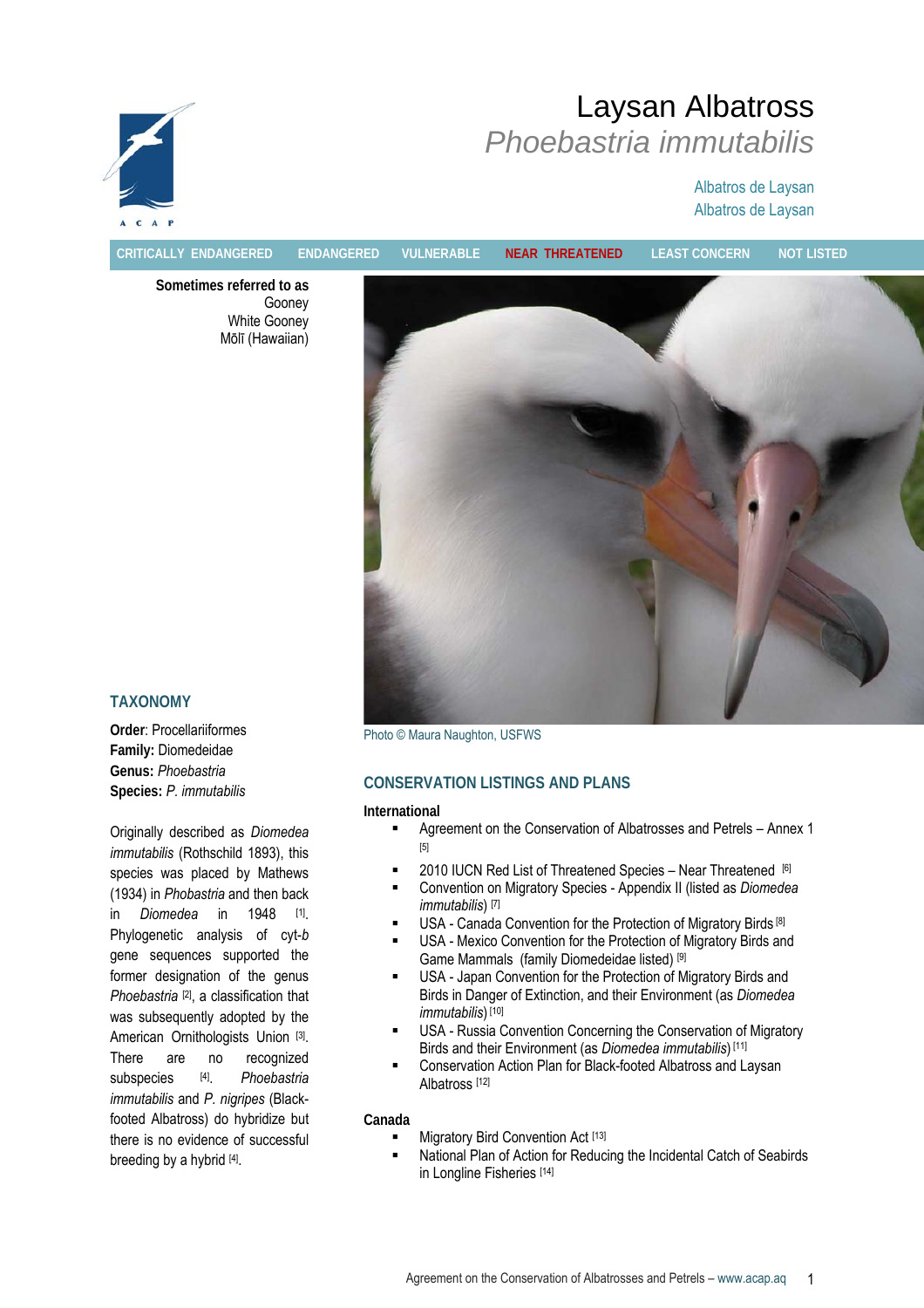#### **China**

- Law of the People's Republic of China on the Protection of Wildlife [15]
- China Species Red List Least Concern<sup>[16]</sup>

#### **Japan**

- Wildlife Protection and Hunting Law [17]
- Red Data Book of Japan (listed as *Diomedea immutabilis*) Endangered [18]
- **Japan's National Plan of Action for Reducing Incidental Catch of Seabirds in Longline Fisheries** [19]

#### **Mexico**

Norma Oficial Mexicana NOM-059-ECOL-2001 - Threatened [20]

#### **Russia**

• On the Protection and Use of Wild Animals [15]

**Taiwan (Chinese Taipei)** 

■ Taiwan National Plan of Action for Reducing the Incidental Catch of Seabirds in Longline Fisheries<sup>[21]</sup>

#### **United States of America**

- Migratory Bird Treaty Act Listed Migratory Bird [22]
- Bird of Conservation Concern<sup>[23]</sup>
- United States National Plan of Action for Reducing the Incidental Catch of Seabirds in Longline Fisheries [24]

### **BREEDING BIOLOGY**

*Phoebastria immutabilis* is a colonial, annual breeder but adults do skip breeding in some years [25, 26]. Adults return to the nesting islands in late-October to early-November, about 10–14 days later than *P. nigripes* [27]. Most eggs are laid from late-November through mid-December [25, 28] and hatch from mid- to late-January (Table 1) [25, 29]. Chicks fledge from late-June through July, when 155–165 days old [25, 26]. Juvenile birds return to the island at 2 to 4 years and may breed as early as 5 years of age, but most birds do not breed before they are  $8-9$  years old  $[30, 31]$ .



Photo © Marc Romano, USFWS

Table 1. *Breeding cycle of* P. immutabilis*.* 

|                    | Ser | Jct | <b>Nov</b> | Dec | Jan | Feb | Mar | Apr | Mav | Jun | Jul | Aug |
|--------------------|-----|-----|------------|-----|-----|-----|-----|-----|-----|-----|-----|-----|
| At colonies        |     |     |            |     |     |     |     |     |     |     |     |     |
| Egg laying         |     |     |            |     |     |     |     |     |     |     |     |     |
| Incubating         |     |     |            |     |     |     |     |     |     |     |     |     |
| Chick provisioning |     |     |            |     |     |     |     |     |     |     |     |     |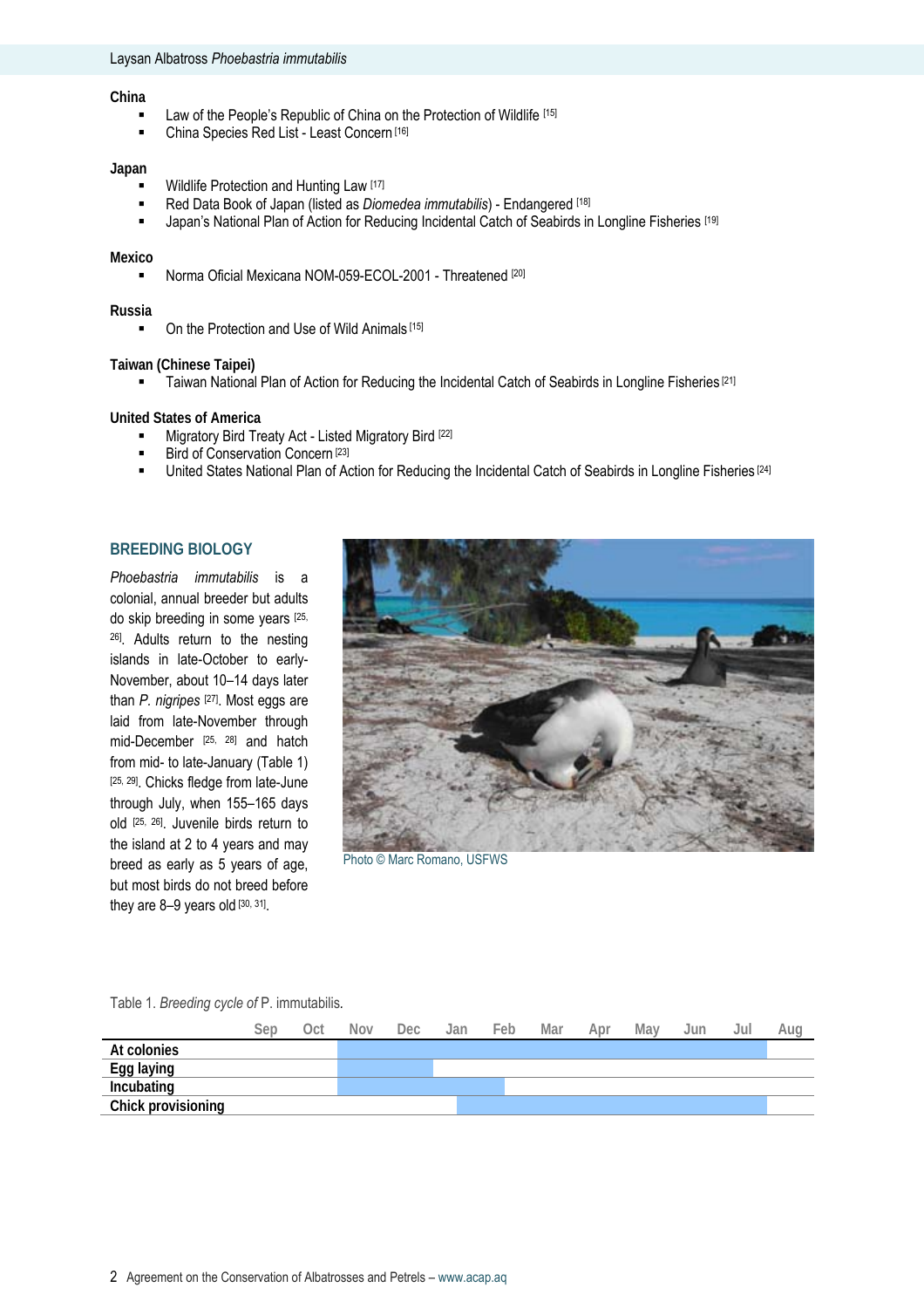### **BREEDING STATES**

Table 2. *Distribution of the global* P. immutabilis *population among breeding range states*.

|                       | <b>United States</b> | Mexico | Japan |
|-----------------------|----------------------|--------|-------|
| <b>Breeding pairs</b> | 99%                  | 1%     | ำ%    |

### **BREEDING SITES**

*Phoebastria immutabilis* breeds on oceanic islands across the tropical/subtropical North Pacific (Figure 1). The low coral islands of the Northwestern Hawaiian Islands (NWHI) are the core of the breeding range supporting >99% of the global nesting population (Tables 2 and 3). *Phoebastria immutabilis* also nests in the main Hawaiian Islands on Ni'ihau, Kaua'i, and O'ahu. During the 1980s, the breeding range expanded into the eastern Pacific with the establishment of colonies on Isla Guadalupe, Islas Revillagigedos (Clarión and San Benedicto), and Rocas Alijos, Mexico [32, 33]. *Phoebastria immutabilis* recolonized Torishima in the Mukojima Retto of the Ogasawara Islands in the 1970s [34], but they have not returned to nest at Torishima in the Izu Shoto since they were extirpated in the mid 1930s (N. Nakamura, Yamashina Institute for Ornithology, pers. comm.), [35]. Wake Atoll is another historical colony site and since 1996, a few pairs have nested sporadically, but 2001 was the only year in which a chick successfully fledged from this site [36]. *Phoebastria immutabilis* were extirpated from other islands in the central and western Pacific (Johnston Atoll and Minami Torishima), and have not recolonized those sites (Figure 1) (N. Nakamura, pers. comm.), [35, 37]. However, non-breeding birds have been observed at Johnston Atoll (U.S Fish and Wildlife Service, unpublished data) and a single pair reportedly nested, unsuccessfully, at Minami Torishima in 2007 (H. Hasegawa, Toho University, pers. comm.). The total breeding population was estimated at approximately 591,000 pairs in 2009 (Table 3).



Figure 1*. The approximate range of* P. immutabilis *inferred from shipboard surveys, band recoveries, and tracking. The boundaries of Regional Fisheries Management Organizations (RFMOs) are also shown.* 

*IATTC - Inter-American Tropical Tuna Commission IPHC - International Pacific Halibut Commission WCPFC - Western and Central Pacific Fisheries Commission*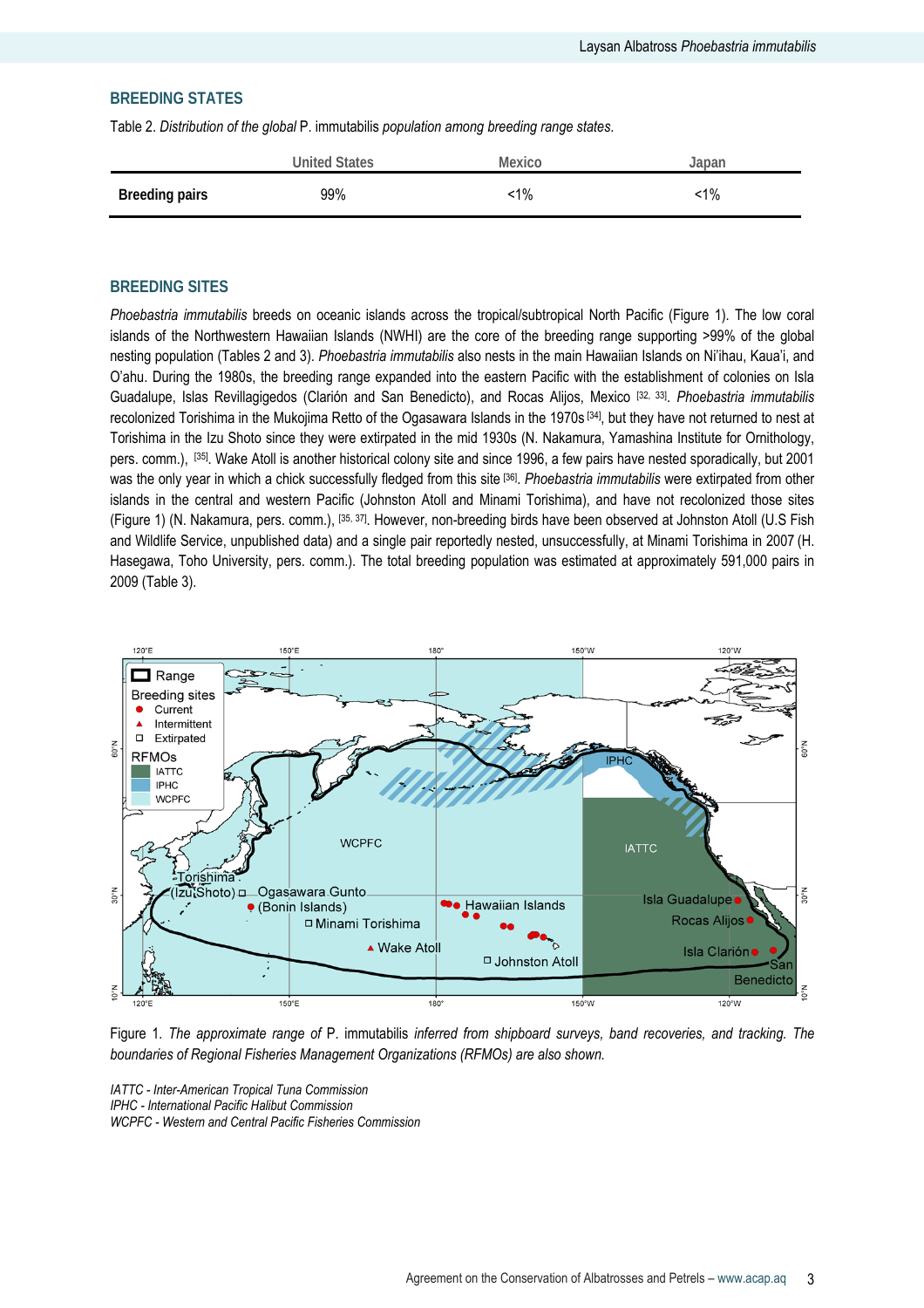Table 3. *Monitoring methods and estimates of colony size (annual breeding pairs) for active* P. immutabilis *breeding sites. Table based on unpublished data from U.S. Fish and Wildlife Service except: O'ahu [38]; Wake (A. Hebshi, U.S. Air Force); Minami Torishima (H. Hasegawa); Ogasawaras (T. Deguchi and N. Nakamura, Yamashina Institute for Ornithology); Guadalupe (M. Felix, Grupo de Ecologia y Conservacion de Islas); Clarion [39]; and San Benedicto & Rocas Alijos [32] (see Glossary for monitoring method and reliability codes).*

| <b>Breeding site location</b>                                | Jurisdiction | Years<br>monitored | Monitoring<br>method | Monitoring<br>reliability | Pairs (last census)<br>(Hatch Year) |        |
|--------------------------------------------------------------|--------------|--------------------|----------------------|---------------------------|-------------------------------------|--------|
| <b>Central Pacific</b><br>Hawaii                             |              |                    |                      |                           |                                     |        |
| Kure Atoll<br>23°03' N, 161°56' W                            | <b>USA</b>   | opportunistic      | $\sf B$              | Mod                       | 14,6001                             | (2006) |
| Midway Atoll<br>28°15' N, 177°20' W                          | <b>USA</b>   | 1991-2009          | $\mathsf A$          | High                      | 396,936                             | (2009) |
| Pearl and Hermes Reef<br>27°50' N, 175°50' W                 | <b>USA</b>   | opportunistic      | B                    | Low                       | 6,9001                              | (2003) |
| Lisianski Island<br>26°04' N, 173°58' W                      | <b>USA</b>   | opportunistic      | $\sf B$              | Low                       | 26,500                              | (1982) |
| Laysan Island<br>25°46' N, 171°45' W                         | <b>USA</b>   | 1992-2009          | A                    | Med                       | 141,743                             | (2009) |
| French Frigate Shoals<br>23°45' N, 166°10' W                 | <b>USA</b>   | 1980-2009          | $\mathsf A$          | High                      | 2,988                               | (2009) |
| Necker Island<br>23°35' N, 164°42' W                         | <b>USA</b>   | opportunistic      | $\sf B$              | Low                       | 500                                 | (1995) |
| Nihoa Island<br>23°03' N, 161°56' W                          | <b>USA</b>   | opportunistic      | $\sf B$              | Low                       | 0                                   | (2007) |
| Kaula<br>21°39' N, 160°32' W                                 | <b>USA</b>   | opportunistic      | B                    | Low                       | $55^{1}$                            | (1993) |
| Lehua<br>22°01' N, 160°06' W                                 | <b>USA</b>   | opportunistic      | A,B                  | Med                       | 61                                  | (2007) |
| Ni'ihau<br>21°54' N, 160°10' W                               | <b>USA</b>   | <b>NA</b>          | unknown              | unknown                   | 190                                 | (2002) |
| Kaua'i<br>22°05' N, 159°30' W                                | <b>USA</b>   | 1982-2007          | A                    | High                      | 271                                 | (2008) |
| O'ahu<br>21°28' N, 157°59' W                                 | <b>USA</b>   | 2003-2007          | A                    | High                      | 65                                  | (2009) |
| Marshall Islands<br><b>Wake Atoll</b><br>19°18' N, 166°35' E | <b>USA</b>   | opportunistic      | A,B                  | Med                       | 3                                   | (2009) |
| Total<br>% of all sites                                      |              |                    |                      |                           | 590,812<br>99.9%                    |        |
| <b>Western Pacific</b><br>Ogasawara (Bonin) Islands          |              |                    |                      |                           |                                     |        |
| Mukojima Retto<br>27°40'N, 142°07'E                          | Japan        | 2000-2009          | B                    | High                      | 20 <sup>1</sup>                     | (2006) |
| Minami Torishima<br>24°17'N, 153°59'E                        | Japan        | opportunistic      | Α                    | Low                       | 1                                   | (2007) |
| Total<br>% of all sites                                      |              |                    |                      |                           | 20<br>0.003%                        |        |
| <b>Eastern Pacific</b><br>Isla Guadalupe                     | Mexico       | 2003-2008          | A,B                  | High                      | 457                                 | (2009) |
| 29°02' N, 118°17' W<br>Rocas Alijos                          | Mexico       | opportunistic      | unknown              | unknown                   | 4                                   | (2003) |
| 24°58' N, 115°45' W<br>Islas Revillagigedos                  |              |                    |                      |                           |                                     |        |
| San Benedicto<br>19°19' N, 110°48' W                         | Mexico       | opportunistic      | unknown              | unknown                   | 17                                  | (2003) |
| Clarion<br>18°21' N, 114°43' W                               | Mexico       | opportunistic      | A                    | Med                       | 46                                  | (2003) |
| Total<br>% of all sites                                      |              |                    |                      |                           | 524<br>0.1%                         |        |
| <b>Total Pairs</b>                                           |              |                    |                      |                           | 591,356                             |        |

1 Estimate of breeding pairs based on a survey of chicks, adjusted for nest failure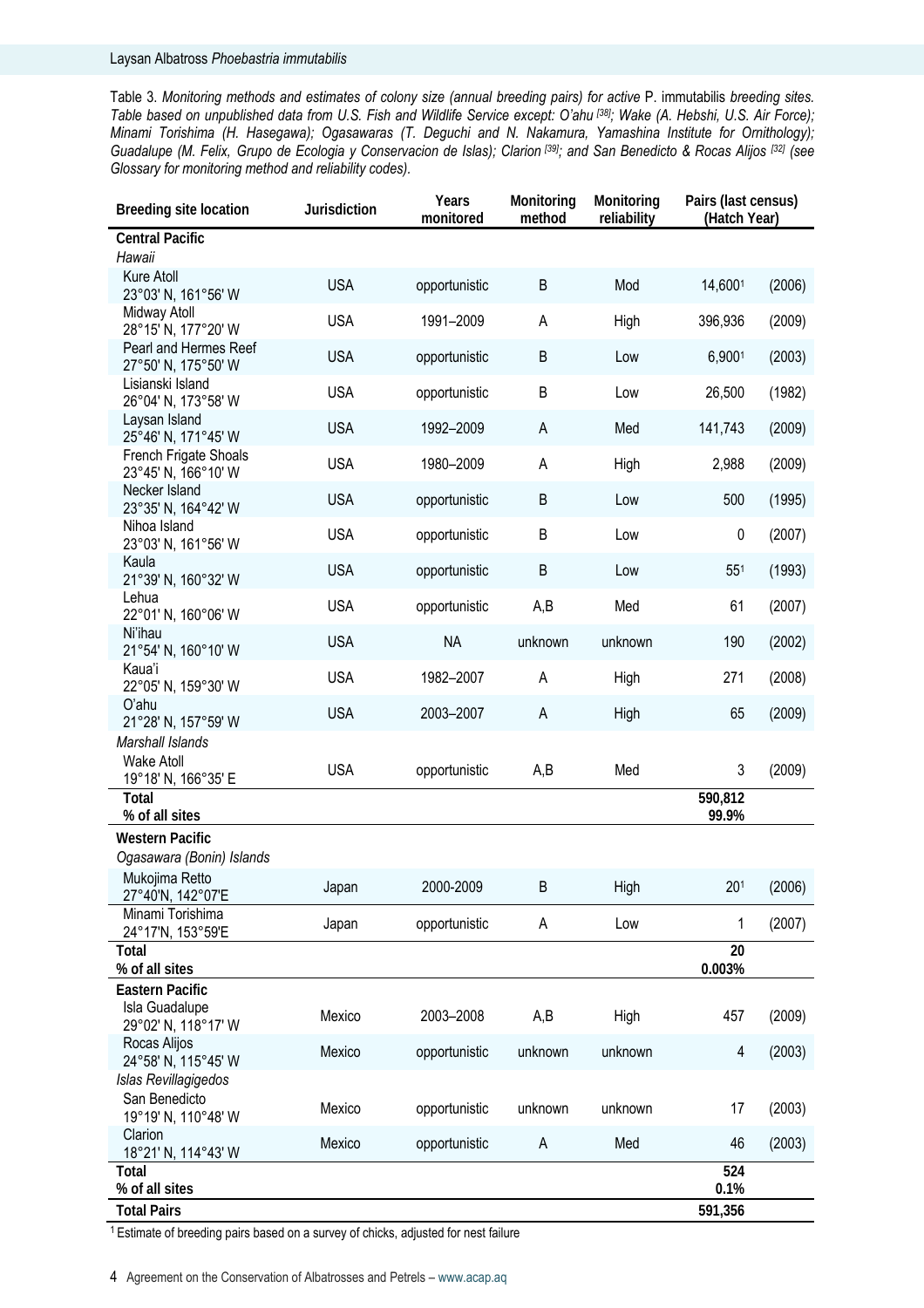### **CONSERVATION LISTINGS AND PLANS FOR THE BREEDING SITES**

#### **International**

Conservation Action Plan for Black-footed Albatross and Laysan Albatross [12]

Archipiélago de Revillagigedo, Ogasawara Islands and Northwestern Hawaiian Islands

UNESCO World Heritage Site (tentative) [40]

Archipiélago de Revillagigedo

Ramsar Site since 2004 [41]

**Japan** 

Ogasawara Islands

Ogasawara National Park [42, 43]

**Mexico** 

Isla Guadalupe and Archipiélago de Revillagigedo

CONANP Biosphere Reserve [44, 45]

**United States** 

Hawaiian Islands

- Papahānaumokuākea Marine National Monument (encompassing Midway Atoll and Hawaiian Islands National Wildlife Refuges, and Kure Atoll Seabird Sanctuary) Management Plan [46]
- Kilauea Point National Wildlife Refuge, Kaua'i [47]
- Ka'ena Point Natural Area Reserve, O'ahu<sup>[48]</sup>
- **Regional Seabird Conservation Plan, Pacific Region [47]**
- Johnston and Wake atolls Pacific Remote Islands Marine National Monument (declared 2009) [49]

#### **POPULATION TRENDS**

Populations of all three North Pacific albatrosses were devastated by feather hunters around the turn of the 20<sup>th</sup> century [50] and many colonies, especially in the central and western Pacific were extirpated.

#### **Northwestern Hawaiian Islands**

In response to the destruction by feather hunters, the Hawaiian Islands Bird Reservation (later renamed the Hawaiian Islands National Wildlife Refuge) was established in 1909. The Reservation extended from Kure to Nihoa, but did not include Midway Atoll. It was unlawful to kill or molest the birds within the Reservation, but there was little enforcement and feather raids continued until at least 1915 [50, 51]. Population estimates prior to these exploitations are extremely rare but estimates for Laysan Island alone, the largest known colony, were as high a two million birds [52]. If this estimate is reduced by 50% (to account for non-breeders on the colony), then perhaps as many as half a million pairs historically nested on Laysan Island.

Wetmore visited the NWHI during the late spring and summer of 1923, when nesting numbers were at their lowest level following years of feather hunting [53]. He estimated 11,500 breeding pairs for all of the NWHI colonies [35, 53] (approximately 18,000 pairs when adjusted for nest loss prior to the surveys [54]). Numbers of breeding birds increased following the cessation of the feather hunting, and by 1956–1958 approximately 280,000 pairs nested in the NWHI colonies [37]. The most recent estimate is approximately 591,000 pairs (Table 3). Current estimates of colony size at Laysan and Lisianski are comparable to estimates from 50 years ago, while estimates for Midway, Kure, and French Frigate Shoals (islands occupied by the military 50 years ago) are significantly greater [54].

Standardized counts of active nests have been conducted since 1980 at French Frigate Shoals and since 1992 at Midway and Laysan [55]. Midway and Laysan are the world's largest *P. immutabilis* colonies, and together support more than 90% of the global breeding population (Table 3) [55]. The 1992 to 2009 trend for the three islands combined is stable at -0.05% per year (95% CI 0.64, -0.74; Figure 2). There were dramatic declines in the numbers of nesting pairs at these colonies from 1999–2000; however, nesting populations appear to have rebounded by 2004 (Figure 2).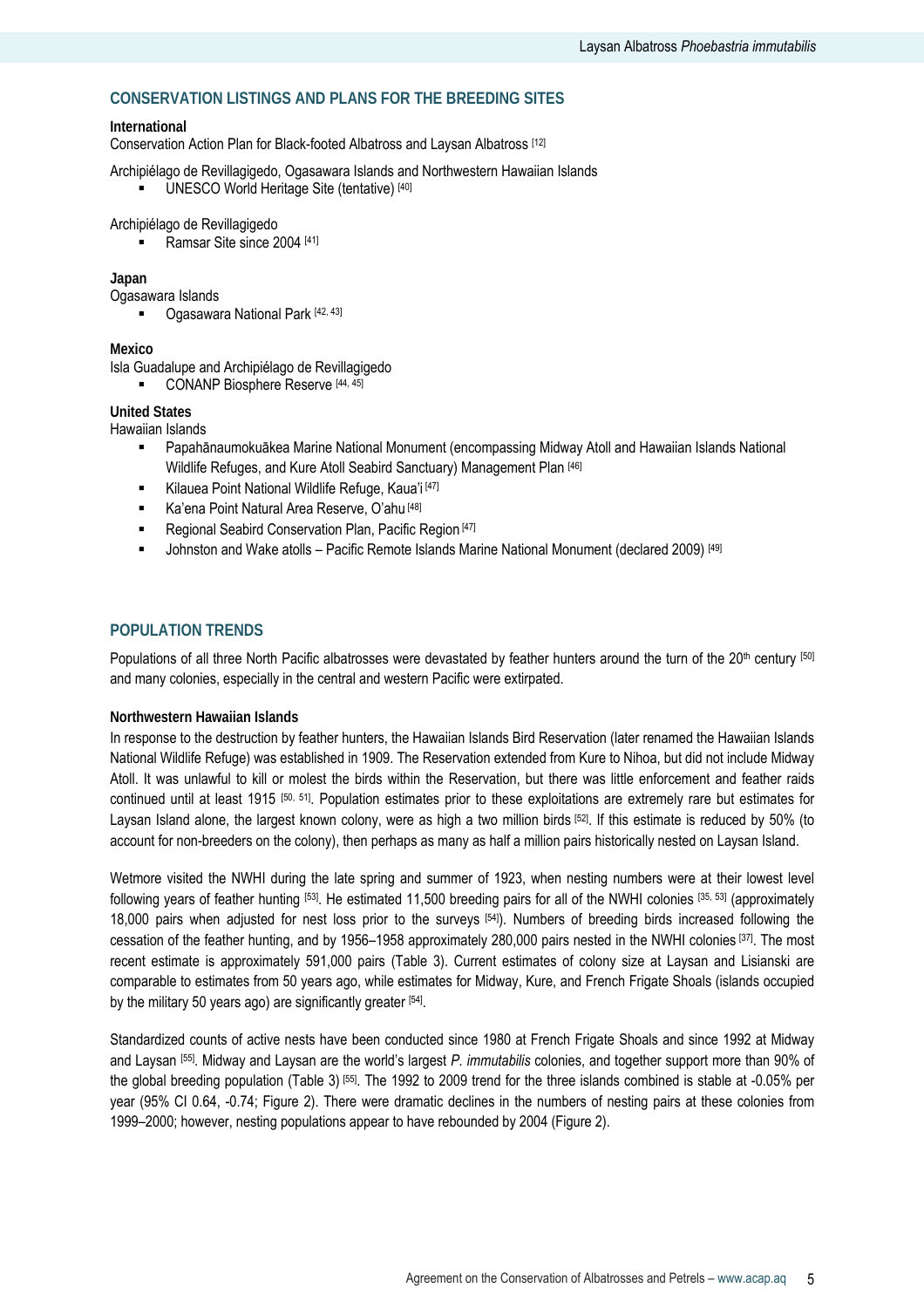#### **Midway Atoll**

Midway Atoll is the most altered of the NWHI, having sustained continuous human occupation for more than a century, starting with the U.S. Marines and Pacific Cable Company (1903–1952), Pan American Airlines (1935–1947), the U.S. Navy (1939–1997), and finally the U.S. Fish and Wildlife Service (1988–present) [56]. Initially, changes by island residents enhanced the habitat for albatross nesting but military activities during and after World War II (including base developments that led to loss and degradation of habitat, and large scale albatross control programmes intended to increase the safety of aircraft operations), had a negative effect on the size of the albatross colonies [37, 57]. Conversely, military activities greatly increased the size of the islands, providing additional habitat for nesting [56]. Numbers of all nesting seabirds increased after Midway Atoll National Wildlife Refuge was established and overlaid on the Naval Air Station in 1988.

Today Midway hosts the world's largest *P. immutabilis* colony, which is estimated at 400,000–450,000 pairs, and represents approximately 70% of the global nesting population (Table 3). The highest count (487,527 nests) was obtained in 2006, and the lowest counts in recent years were in 2001 and 2002 when about 285,000 pairs nested (Figure 2). Nest counts are available for ten of the past 18 years, and indicate an average increase of 0.2% per year (p<0.01) [58] (Table 4, Figure 2).



Photo © James Lloyd



Figure 2. *Counts of* P. immutabilis *nests at three regularly monitored colonies in the Northwestern Hawaiian Islands a) Midway, Laysan, and French Frigate Shoals (combined), b) Midway Atoll, c) Laysan Island, and d) French Frigate Shoals, with a simple regression lines fitted. Figures generated from unpublished U.S. Fish and Wildlife Service data.*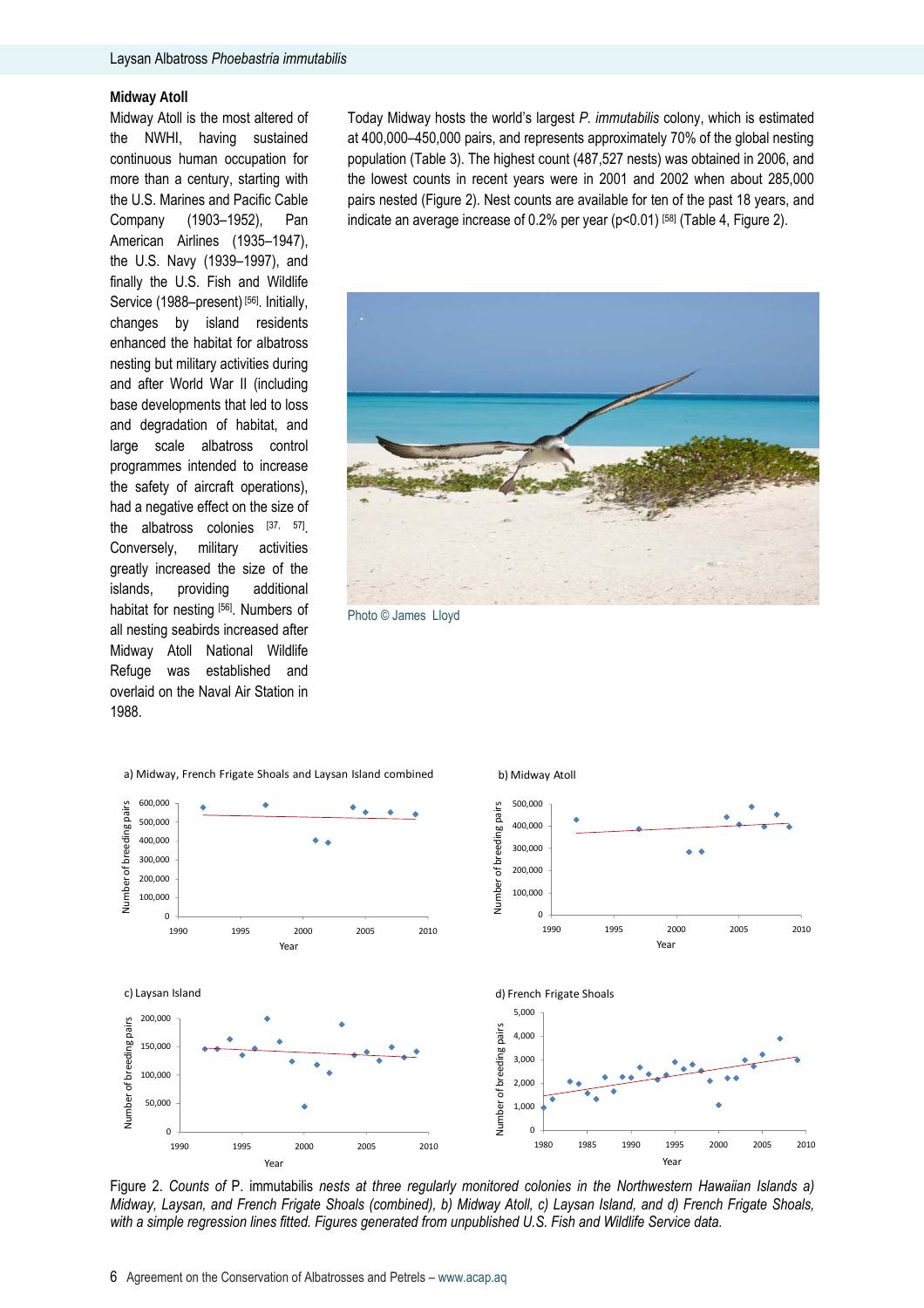

Photo © Brad Bortner, USFWS

#### **Laysan Island**

Historically Laysan Island supported the largest *P. immutabilis* colony in the world [37]. Today, it is the second largest colony with approximately 20-25% of the global breeding population (Table 3). Estimates of the colony size over the past five years (125,000 to 150,000 pairs) are comparable to estimates from 1957 (130,000 pairs)  $[37]$ ; however, the results from the standardized counts (1992–2009) indicate a slightly declining trend (Table 4).

#### **French Frigate Shoals**

French Frigate Shoals supports a relatively small number of nesting pairs (<1% of global); but it has the longest continuous time-series of population data, having been monitored annually since 1980 [55]. In 1957, during the period of military occupation, there were 1,500 pairs [37]. The number of breeding pairs has steadily increased since the military left in 1979 and administration of the island was transferred to USFWS (Figure 2, Table 4). The 2007 count of 3,900 pairs was the highest census result on record [55].

#### **Main Hawaiian Islands**

*Phoebastria immutabilis* began recolonizing sites on Lehua, Kaua`i, and O`ahu in the 1970s. Currently these sites support <1% of the total breeding population but the size of these populations is increasing. The colonies on O`ahu are increasing steeply, due primarily to immigration with some local recruitment (Table 4) [38].

Table 4. *Summary of population trend data for the regularly monitored* P. immutabilis *colonies. These data are based on counts of active nests from U.S. Fish and Wildlife Service (unpublished data) [55] and published references as indicated.* 

| <b>Breeding Site</b>                                    | Current<br>Monitoring | <b>Trend Years</b> | % average change<br>per year [58] (95%<br>Confidence Interval) | <b>Trend</b>   | % of site's<br>population for<br>which trend<br>assessed |
|---------------------------------------------------------|-----------------------|--------------------|----------------------------------------------------------------|----------------|----------------------------------------------------------|
| Midway, Laysan and<br>French Frigate Shoals<br>Combined | Yes                   | 1992 - 2009        | $-0.05(0.64, -0.74)$                                           | Stable         | 100%                                                     |
| <b>Central Pacific</b><br>Hawaii                        |                       |                    |                                                                |                |                                                          |
| Kure Atoll                                              | No                    |                    |                                                                | Unknown        |                                                          |
| Midway Atoll                                            | Yes                   | 1992 - 2009*       | 0.21(0.23, 0.19)                                               | Increasing     | 100%                                                     |
| Pearl and Hermes Reef                                   | No                    |                    |                                                                | Unknown        |                                                          |
| Lisianski Island                                        | No                    |                    |                                                                | Unknown        | $\overline{\phantom{a}}$                                 |
| Laysan Island                                           | Yes                   | 1992 - 2009        | $-0.61$ $(-0.59, -0.63)$                                       | Decreasing     | 100%                                                     |
| French Frigate Shoals                                   | Yes                   | 1980 - 2009*       | 2.7(2.6, 2.8)                                                  | Steep Increase | 100%                                                     |
| Necker Island                                           | No                    |                    |                                                                | Unknown        |                                                          |
| Nihoa Island                                            | No                    |                    |                                                                | Unknown        |                                                          |
| Kaula                                                   | No                    |                    |                                                                | Unknown        |                                                          |
| Lehua                                                   | ?                     |                    |                                                                | Unknown        |                                                          |
| Ni'ihau                                                 | No                    |                    |                                                                | Unknown        |                                                          |
| Kaua'i                                                  | Yes                   |                    | $\overline{\phantom{a}}$                                       | Increasing     | 100%                                                     |
| O'ahu                                                   | Yes                   | 1992 - 2008        | 27.0 [38]                                                      | Steep Increase | 100%                                                     |
| <b>Marshall Islands</b>                                 |                       |                    |                                                                |                |                                                          |
| <b>Wake Atoll</b>                                       | Yes                   |                    |                                                                | Unknown        |                                                          |
| <b>Western Pacific</b>                                  |                       |                    |                                                                |                |                                                          |
| Ogasawara (Bonin) Islands                               |                       |                    |                                                                |                |                                                          |
| Mukojima Retto                                          | Yes                   |                    |                                                                | Unknown        |                                                          |
| Eastern Pacific                                         |                       |                    |                                                                |                |                                                          |
| Isla Guadalupe                                          | Yes                   |                    |                                                                | Unknown        |                                                          |
| Rocas Alijos                                            | No                    |                    |                                                                | Unknown        |                                                          |
| Islas Revillagigedos                                    |                       |                    |                                                                |                |                                                          |
| San Benedicto                                           | No                    |                    |                                                                | Unknown        |                                                          |
| Clarion                                                 | No                    |                    |                                                                | Unknown        |                                                          |

\*Missing data: Midway Atoll (1993-1996, 1998-2000, 2003); French Frigate Shoals (1982, 2006, 2008)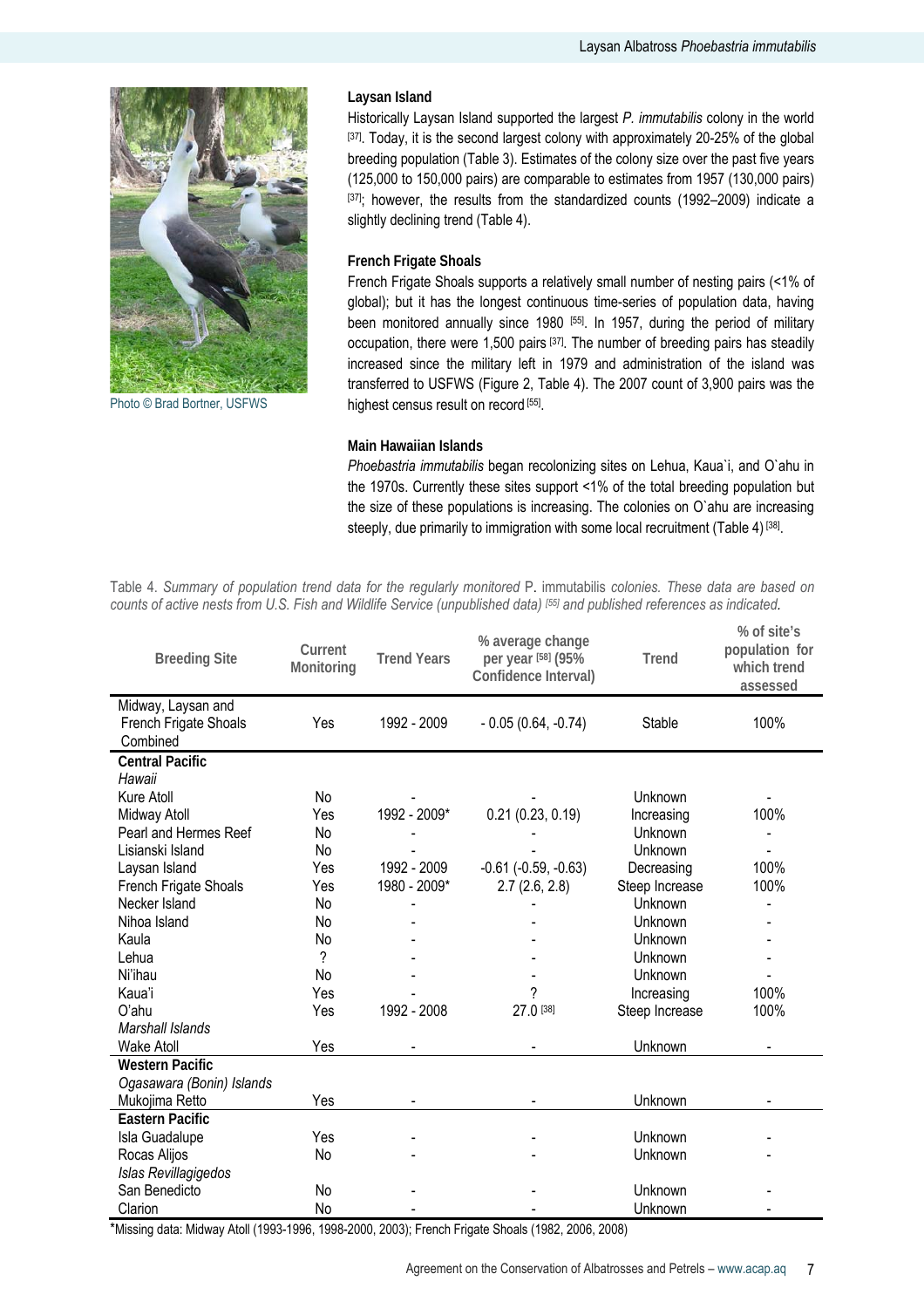Table 5. *Summary of demographic data for* P. immutabilis*. Table based on unpublished data from U.S. Fish and Wildlife Service (Midway, Laysan, French Frigate Shoals and Kaua`i); and L. Young and E. VanderWerf, Pacific Rim Conservation (O`ahu); and published references as indicated.* 

| <b>Breeding site</b>     | Mean breeding success %/year<br>(±SD, Study period) | Mean juvenile survival<br>%/year (Study period) | Mean adult survival %/year<br>(±SD, Study period) |
|--------------------------|-----------------------------------------------------|-------------------------------------------------|---------------------------------------------------|
| <b>Central Pacific</b>   |                                                     |                                                 |                                                   |
| Hawaii                   |                                                     |                                                 |                                                   |
| Kure Atoll               | No data                                             | No data                                         | No data                                           |
| Midway Atoll             | 63 ±14 (1961-1964) [59]                             | 91.0 1 (1960-1972) [59]                         | 94.6 3; 94.7 4 (1960-1972) [59]                   |
|                          | 50 ±20 (1986-2001) [54]                             | 98.2 <sup>2</sup> (1960-1972) [59]              | In prep. (2005-2009)                              |
| Pearl and Hermes Reef    | No data                                             | No data                                         | No data                                           |
| Lisianski Island         | No data                                             | No data                                         | No data                                           |
| Laysan Island            | 24±5 (1992-1995) [54]                               | No data                                         | In prep. (2006-2009)                              |
| French Frigate Shoals    | 64±19 (1980-2004)                                   | No data                                         | In prep. (2005-2009)                              |
| Necker Island            | No data                                             | No data                                         | No data                                           |
| Nihoa Island             | No data                                             | No data                                         | No data                                           |
| Kaula                    | No data                                             | No data                                         | No data                                           |
| Lehua                    | No data                                             | No data                                         | No data                                           |
| Ni'ihau                  | No data                                             | No data                                         | No data                                           |
| Kaua'i                   | In prep. (2005-2008)                                | No data                                         | No data                                           |
| O'ahu                    | 48 (2004-2008) [38]                                 | In prep. (2004-2009)                            | $96.3 \pm 1.3$ <sup>3</sup> (2004-2008)           |
|                          |                                                     |                                                 | $93.4 \pm 2.2$ <sup>4</sup> (2004-2008)           |
| Marshall Islands         |                                                     |                                                 |                                                   |
| <b>Wake Atoll</b>        | No data                                             | No data                                         | No data                                           |
| <b>Western Pacific</b>   |                                                     |                                                 |                                                   |
| Mukojima Retto           | No data                                             | No data                                         | No data                                           |
| Eastern Pacific          |                                                     |                                                 |                                                   |
| Isla Guadalupe           | No data                                             | No data                                         | No data                                           |
| Rocas Alijos             | No data                                             | No data                                         | No data                                           |
| San Benedicto<br>Clarion | No data<br>No data                                  | No data<br>No data                              | No data<br>No data                                |
| 0-4 years old            |                                                     |                                                 |                                                   |

2 4-8 years old

3 Female

4 Male

### **BREEDING SITES: THREATS**

By 1997, the military had closed its bases on Kure, Midway, and French Frigate Shoals and management of the islands had been transferred to state and federal wildlife agencies. Many of the threats to the NWHI colonies have been addressed through management actions [47]. All introduced mammals, except house mice (*Mus musculus*) on Midway, were eradicated from the NWHI. Polynesian rats (*Rattus exulans*) were eradicated from Kure in 1993, as were black rats (*R. rattus*) from Midway in 1997.

Outside of the NWHI, an eradication program for feral cats (*Felis catus*) at Wake Atoll appears to have been successful [60], and eradication of the black rats and Asian rats (*R. tanezumi*) is planned for 2011. Polynesian rats are present on Lehua and black rats on Kaula. Rats are also present at the Japanese sites. While rats have been documented as significant predators of both adults and chicks [61], currently, they do not appear to have a negative impact at the Japanese colonies (T. Deguchi pers. comm.). Feral cats were likely responsible for the extinction of the Guadalupe storm-petrel (*Oceanodroma macrodactyla*) [62] and they remain a major threat to nesting albatrosses and are limiting expansion of the Isla Guadalupe colony. Eradication programmes have been considered or are planned for mammalian predators at all of the sites discussed above. Predator eradication is not a viable option in the Main Hawaiian Islands, where a suite of predators, including feral cats and dogs (*Canis lupus familiaris*), Indian mongoose (*Herpestes javanicus*), and rats threaten nesting albatrosses [12, 48]. Fences and predator control programs are the primary means for controlling introduced predators at these sites. Non-native predators may be a factor inhibiting recolonisation at some historical sites. At Clarion, two native predators the Clarion raven (*Corvus corax clarionensis*) and the Clarion racer (*Masticophis anthonyi*) have been observed depredating albatross nests [39]. The magnitude of the impact of these native predators and an unidentified ant species are unknown and warrant further study.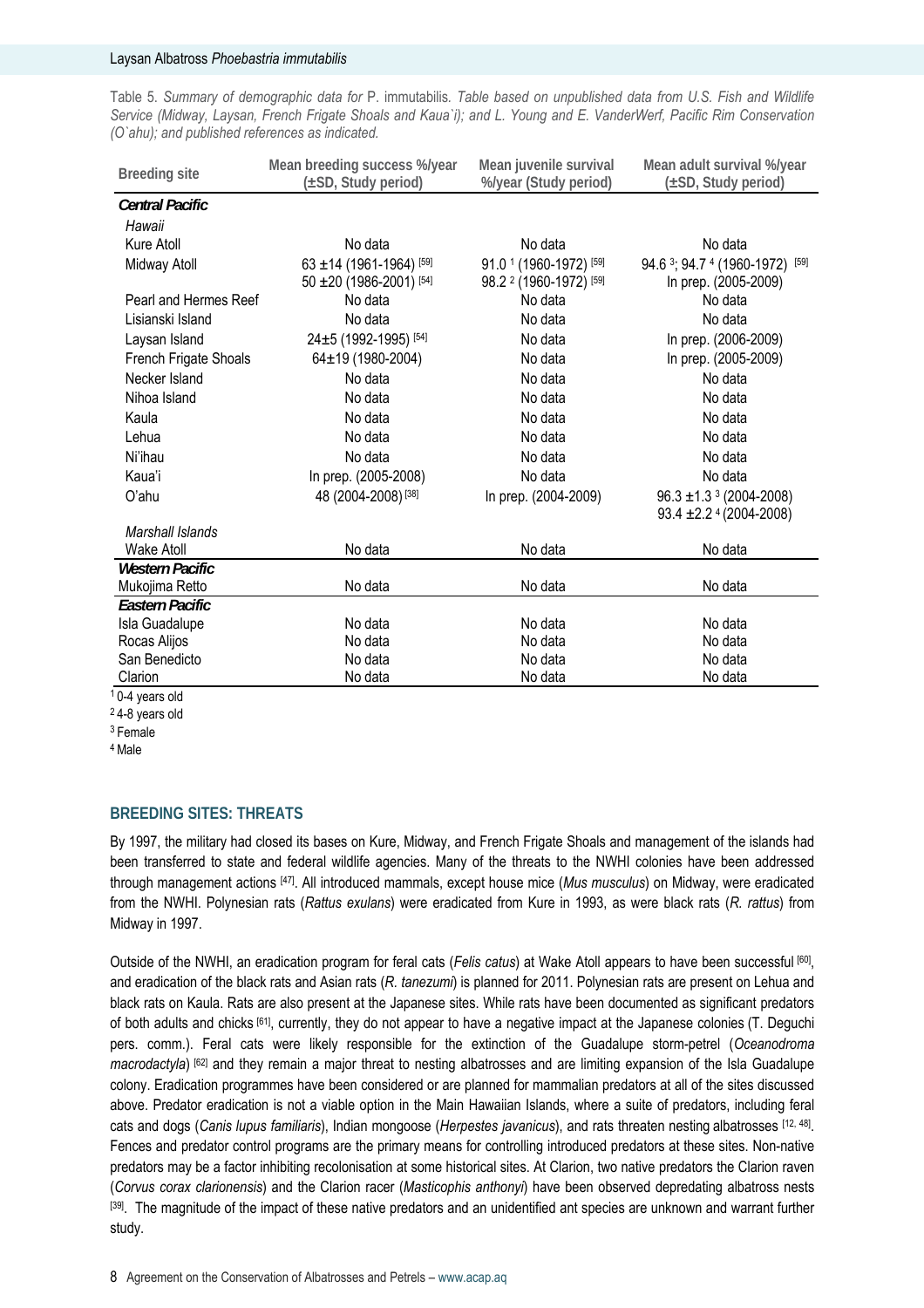Table 6. *Summary of known threats at the breeding sites of* P. immutabilis*. Table based on unpublished data and input from J. Klavitter, E. Flint, and B. Zaun, U.S. Fish and Wildlife Service (Hawaii, except O'ahu); L. Young, University of Hawaii (O'ahu); A. Hebshi, Pacific Air Force and M. Rauzon, Marine Endeavors (Wake); N. Nakamura, Yamashina Institute for Ornithology (Japanese Islands); and, B. Tershy and R. W. Henry, University of California, Santa Cruz (Mexico). (see Glossary for codes).* 

| <b>Breeding site</b><br>location | Human<br>disturbance | Human<br>take | Natural<br><b>Disaster</b> | Parasite or<br>Pathogen | <b>Habitat loss</b><br>or<br>degradation | Predation<br>by alien<br>species | Contamination    |
|----------------------------------|----------------------|---------------|----------------------------|-------------------------|------------------------------------------|----------------------------------|------------------|
| <b>Central Pacific</b>           |                      |               |                            |                         |                                          |                                  |                  |
| Kure Atoll                       | <b>No</b>            | No            | Low <sup>2</sup>           | No <sup>3</sup>         | Yes <sup>4</sup>                         | No                               | Unknown          |
| Midway Atoll                     | Low                  | No            | Low <sub>2</sub>           | No <sub>3</sub>         | Yes <sup>4</sup>                         | No                               | Low <sub>5</sub> |
| Pearl and Hermes<br>Reef         | No                   | No            | Low <sub>2</sub>           | No <sup>3</sup>         | Yes <sup>4</sup>                         | No                               | <b>No</b>        |
| Lisianski Island                 | No                   | No            | Low <sup>2</sup>           | No <sub>3</sub>         | No                                       | No                               | No               |
| Laysan Island                    | No                   | No            | Low <sub>2</sub>           | No <sub>3</sub>         | No                                       | No                               | No               |
| French Frigate<br>Shoals         | No                   | No            | Low <sub>2</sub>           | No <sup>3</sup>         | No                                       | No                               | No               |
| Necker Island                    | No                   | No            | No                         | No <sup>3</sup>         | No                                       | No                               | No               |
| Nihoa Island                     | No                   | No            | No                         | No <sup>3</sup>         | No                                       | No                               | No               |
| Kaula                            | Med $1$              | No            | No                         | No <sup>3</sup>         | No                                       | Yes                              | No               |
| Lehua                            | No                   | No            | No                         | No <sub>3</sub>         | No                                       | Yes                              | No               |
| Kaua'i                           | Yes                  | No            | <b>No</b>                  | No <sup>3</sup>         | No                                       | Yes                              | <b>No</b>        |
| O'ahu                            | No                   | No            | No                         | No <sup>3</sup>         | No                                       | Yes                              | No               |
| Johnston Atoll                   | <b>No</b>            | No            | Low <sup>2</sup>           | No                      | Yes                                      | No                               | Unknown          |
| <b>Wake Atoll</b>                | Low                  | No            | Low <sup>2</sup>           | No                      | Low                                      | Low                              | Unknown          |
| <b>Western Pacific</b>           |                      |               |                            |                         |                                          |                                  |                  |
| Torishima (Izu Shoto)            | No                   | No            | High                       | No                      | Unknown                                  | No                               | No               |
| Mukojima Retto                   | No                   | No            | No                         | No                      | No <sup>4</sup>                          | No                               | No               |
| <b>Eastern Pacific</b>           |                      |               |                            |                         |                                          |                                  |                  |
| Isla Guadalupe                   | Low                  | No            | No                         | No                      | No <sup>4</sup>                          | Yes                              | No               |
| San Benedicto                    | No                   | No            | Low                        | No                      | No                                       | No                               | Unknown          |
| Clarion                          | Med                  | No            | No                         | No                      | High                                     | No                               | Unknown          |
| Rocas Alijos                     | No                   | No            | Low                        | No                      | No                                       | No                               | Unknown          |

<sup>1</sup> Military training exercises at Kaula Rock may be affecting this small colony [12].

<sup>2</sup> Projected sea level rise is a serious threat to the low-lying islands and atolls of the NWHI and central Pacific over the next century [12].

<sup>3</sup> Mosquitoes were introduced, and are now established, at Midway Atoll and the main Hawaiian Islands, where they serve as vectors for avian pox [47, 63]. Although *P. immutabilis* chicks can be affected by the disease, it does not appear to affect overall reproductive success in this species [63].

4 Non-native plants such as golden crown-beard (*Verbesina encelioides*) and ironwood (*Casuarina equisetifolia*) have degraded nesting habitat for albatrosses at Kure, Midway, and Pearl and Hermes Reef. *Verbesina* forms dense stands that limit available nesting habitat. The USFWS is actively working to control or eradicate this invasive species but this is a longterm and costly endeavour [12, 47]. Goats (*Capra hircus*) significantly altered and degraded habitat on Isla Guadalupe before a successful eradication programme was initiated in 2004 (R. William Henry, University of California at Santa Cruz, pers. comm.). Goats were eradicated from Mukojima Retto in 2003 (T. Deguchi, pers. comm.).

5 Lead poisoning (from lead paint on old buildings) may affect up to 5% of *P. immutabilis* chicks on Midway Atoll [12, 64] and the USFWS continues efforts to reduce these impacts.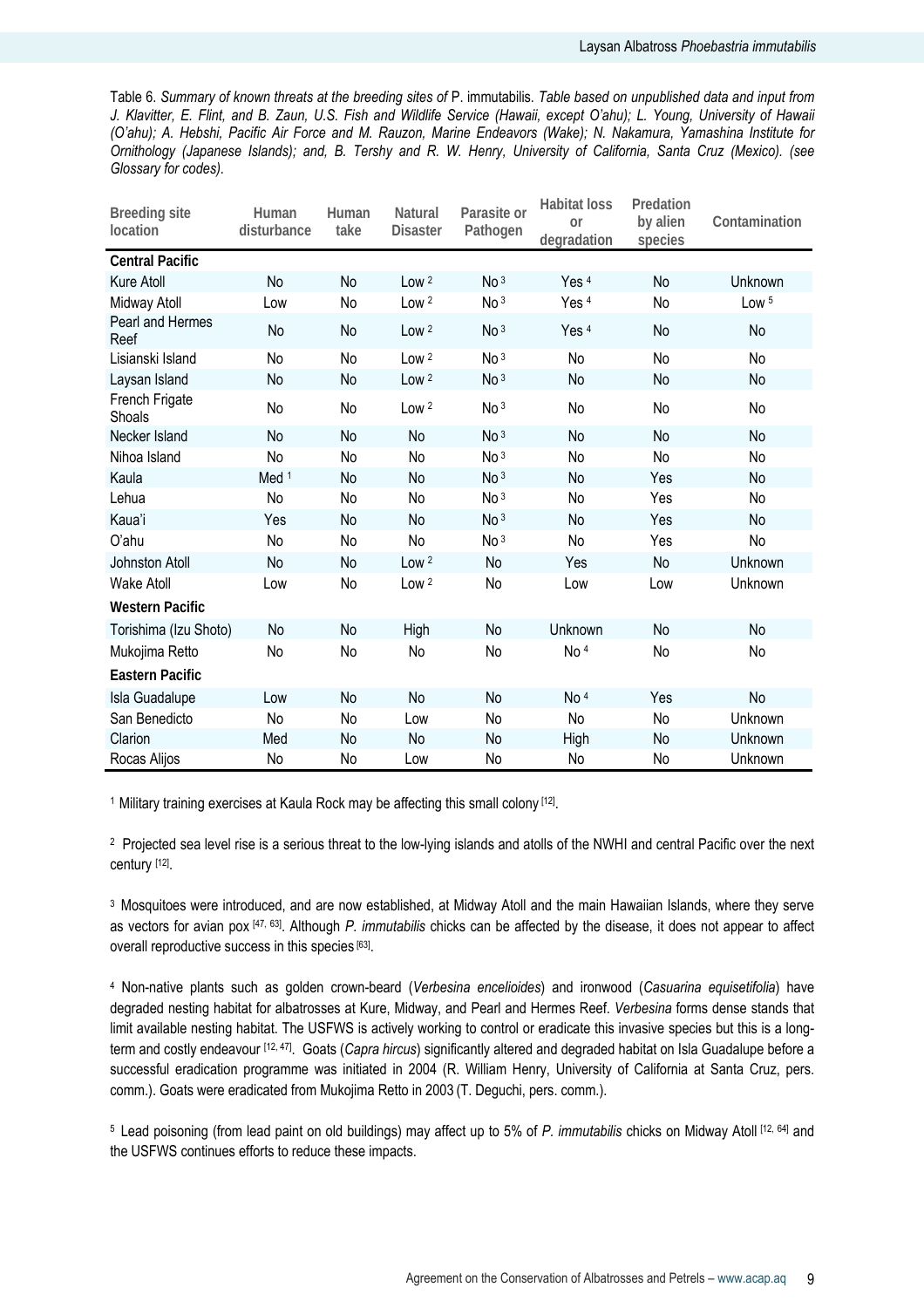### **MARINE DISTRIBUTION**

*Phoebastria immutabilis* ranges over most of the North Pacific, from the Bering Sea (approximately 62ºN) and the Sea of Okhotsk south to the Hawaiian Islands. In the eastern and central North Pacific, the 'normal' southern boundary is most likely around  $15^{\circ}N$   $^{[65]}$  (Figure 1). However, *P. immutabilis* has been observed on several occasions in the southern hemisphere, to at least 37ºS [35].

Based upon satellite-tagged birds captured in the central Aleutian Islands, this species remains largely north of 45ºN and west of the International Date Line [66] (Figure 3). *Phoebastria immutabilis* is abundant off Japan, and is particularly known for its use of the Kuroshio-Oyashio Extension [67, 68, 69, 70, 71]. Many young birds spend their first summer between 40ºN and 45ºN from Japan east to at least 172ºW [67, 70]. Over the next few summers the average centre of the population (of subadults) shifts east-northeast to the adult summering area south of the Aleutian Islands (between 170º E and the International Date Line) [72]. Although most birds remain within the North Pacific Transition Domain or cooler waters [66], the southern limit of where most *P. immutabilis* occur appears to coincide with the northern edge of the westward flowing North Equatorial Current, west of the Hawaiian chain; and with the northern limit of the North Pacific Equatorial Waters, between Hawaii and Central America [68].

Where sympatric, *P. immutabilis* uses a narrower range of marine habitats than *P. nigripes,* with *P. immutabilis* strongly associating with nutrient-rich oceanic waters, and seldom visiting waters low in chlorophyll concentration [68, 73, 74]. The differences in spatial distribution between these two albatross species have been noted by others [72, 73, 75, 76]. Although regularly found over the middle continental shelf in the northern Gulf of Alaska [77]; elsewhere, *P. immutabilis* seldom frequents shelf waters [78, 79].



Figure 3*. Tracking data from non-breeding adults and fledgling* P. immutabilis*. Map based on data contributed to BirdLife Global Procellariiform Tracking Database by: S. Shaffer, M. Kappes, Y. Tremblay, D. Costa, R. Henry, D. Croll (University of California Santa Cruz) and D. Anderson, J. Awkerman (Wake Forest University); and R. Suryan, K. Fischer (Oregon State University); and G. Balogh (U.S. Fish and Wildlife Service)*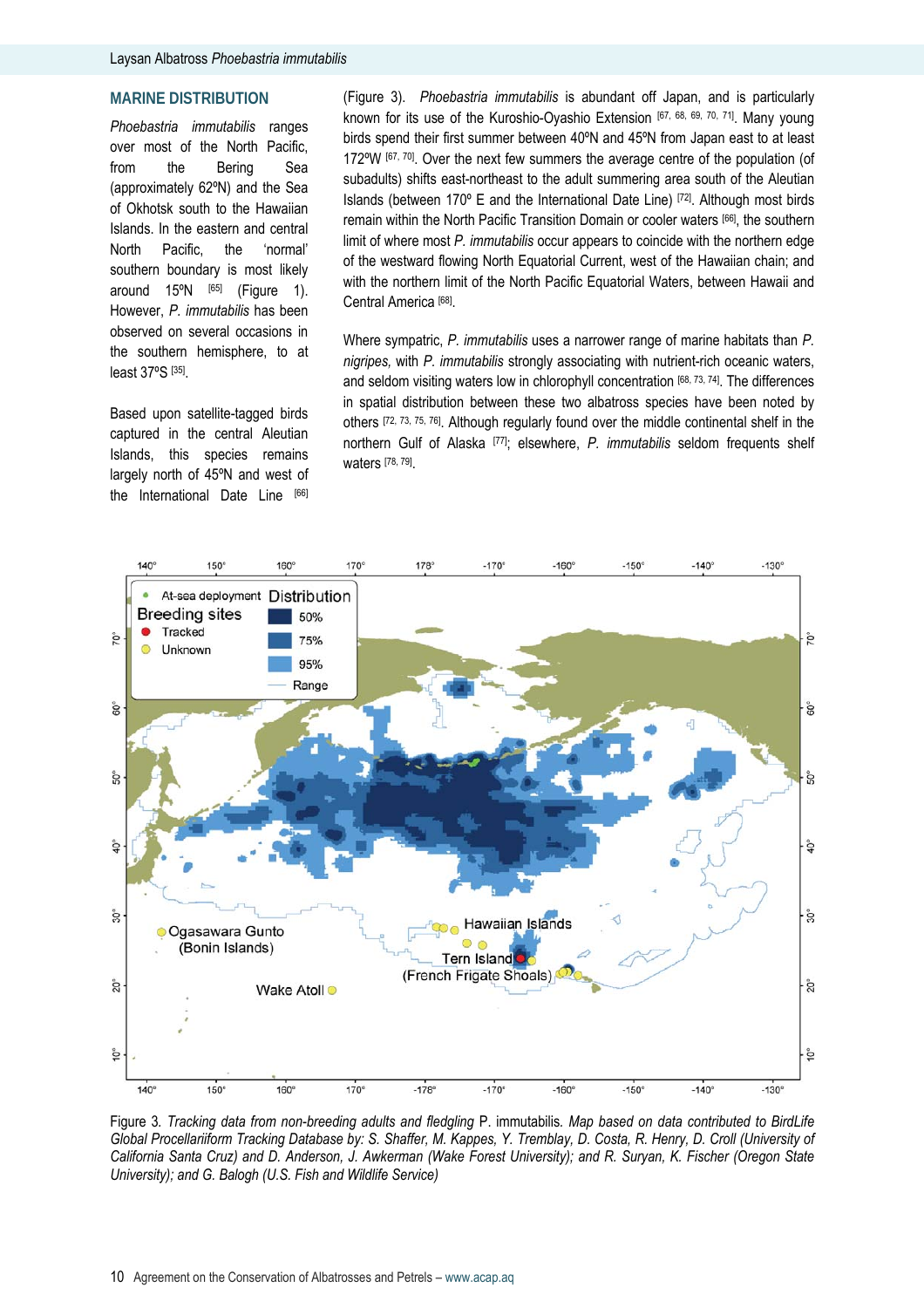

Figure 4*. Tracking data for breeding adult* P. immutabilis*. Map based on data contributed to BirdLife Global Procellariiform Tracking Database by: S. Shaffer, M. Kappes, Y. Tremblay, D. Costa, R. Henry, D. Croll (University of California Santa Cruz) and D. Anderson, J. Awkerman (Wake Forest University).* 

The species occurs throughout international waters and within the Exclusive Economic Zones (EEZs) of Mexico, the United States, Canada, Russia, Japan, China, North and South Korea, the Federated States of Micronesia, and the Republic of the Marshall Islands [12] (Table 7). Based upon satellite-tracked birds from the Hawaiian colonies during the breeding season, the at-sea range of *P. immutabilis* overlaps almost exclusively with the Western and Central Pacific Fisheries Commission (WCPFC) area [73], and to a much lesser extent with International Pacific Halibut Commission (IPHC) waters (Figure 1 and 4). However, other data indicates that birds nesting on Tern Island will forage as far east as 125°W (primarily north of 40°N) [71, 80] but the distribution depends highly on the phase of breeding [73]. Birds tracked during the breeding season from Isla Guadalupe overlapped almost exclusively with IATTC waters, and mostly north of 25°N (Figure 1 and 3). Birds tracked during the non-breeding season, overlapped extensively with WCPFC waters [69], and to a lesser extent with the IPHC area (Figure 1 and 3).

|                                             | Breeding and<br>feeding range | Foraging range only                   | Few records -<br>outside core<br>foraging range |
|---------------------------------------------|-------------------------------|---------------------------------------|-------------------------------------------------|
| Known ACAP Range States                     |                               |                                       |                                                 |
|                                             |                               | Canada                                |                                                 |
|                                             |                               | China                                 |                                                 |
|                                             | Japan                         | <b>Federated States of Micronesia</b> |                                                 |
| Non-ACAP Exclusive Economic Zones           | Mexico                        | North Korea                           |                                                 |
|                                             | <b>USA</b>                    | Republic of the Marshall Islands      |                                                 |
|                                             |                               | Russia                                |                                                 |
|                                             |                               | South Korea                           |                                                 |
| Regional Fisheries Management               | <b>WCPFC</b>                  |                                       |                                                 |
| Organisations <sup>1</sup>                  | <b>IATTC</b>                  | <b>IPHC</b>                           |                                                 |
| con Figure 1 and toyt for liet of acconvert |                               |                                       |                                                 |

Table 7. *Summary of the known ACAP Range States, non-ACAP Exclusive Economic Zones and Regional Fisheries Management Organisations that overlap with the marine distribution of* P. immutabilis*.* 

see Figure 1 and text for list of acronyms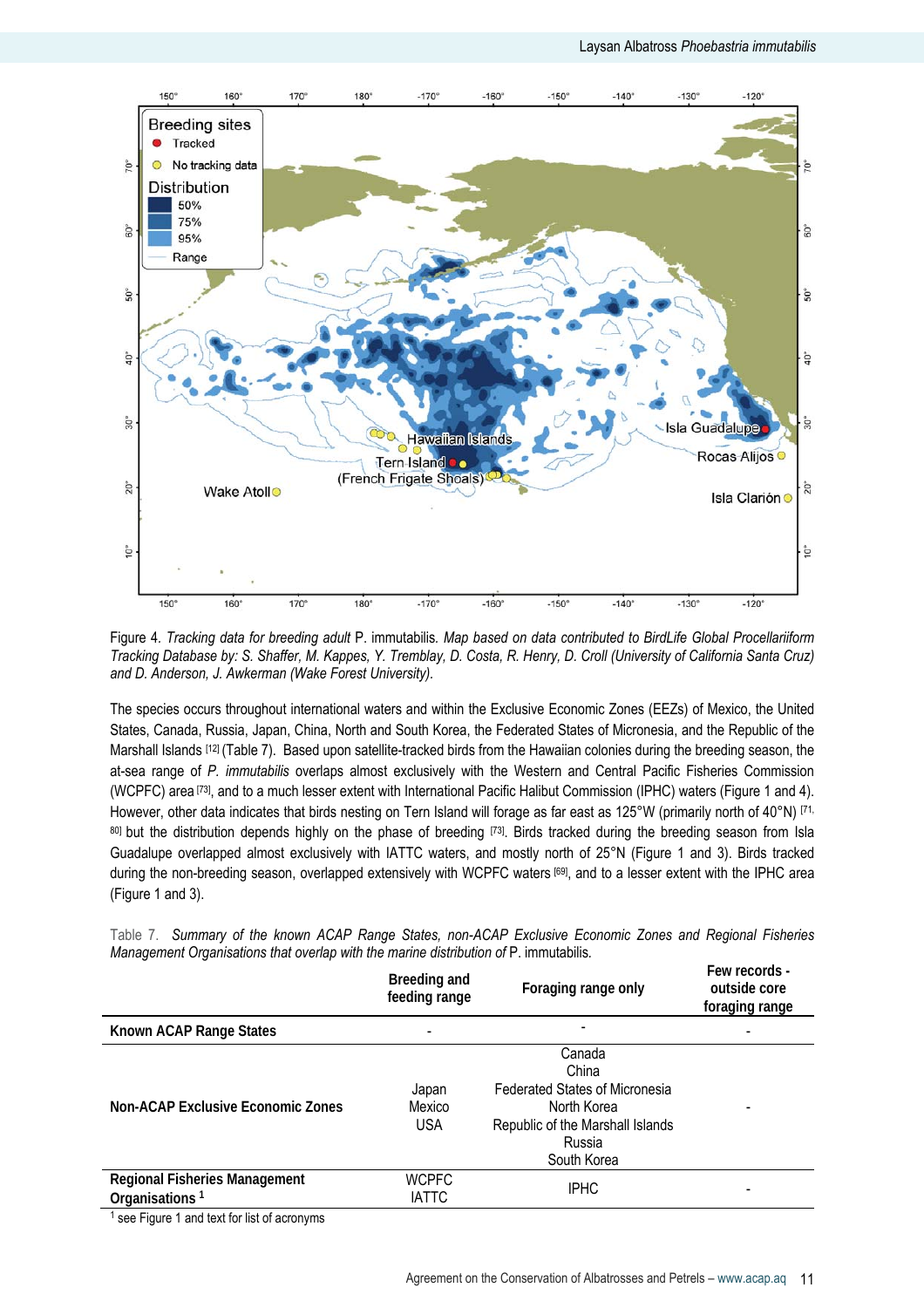### **FORAGING ECOLOGY AND DIET**

*Phoebastria immutabilis* generally forages singly, although large flocks (100's) will occasionally form when feeding on fisheries discards. They feed by surface-seizing and scavenging [4]. The majority of diet information comes from three sources: requrgitated samples collected during the chick-feeding stage from Hawaiian colonies (1978–1980) [81]; stomach samples collected from birds killed in driftnet fisheries (primarily between 35° and 46°N and from 145°W to 145°E) [82]; and regurgitated pellets collected on Isla Guadalupe at the end of the 1999–2000 breeding season [32]. Based upon their diet and levels of rhodopsin in their eyes, it was once postulated that *P. immutabilis* feeds on vertically migrating squid at night, when they are near the surface [81]; however, recent evidence indicates that most prey are captured during the day [83].

Oil constituted about 10% of the stomach volume of chicks in Hawaii. When oil was excluded, the chick diet consisted of approximately 65% squids, 9% fishes, 9% crustaceans, and 4% coelenterates [81]. Flying squids (*Ommastrephidae*), flying fishes (including eggs, *Cypselurus* sp.), by-the-wind-sailors (*Vellela vellela*), and mysids (*Gnathophausia gigas* and *G. ingens)* were the most important prey identified; however, due to the poor condition of the samples, less than 6% of the squids could be identified. Pacific sauries (*Cololabis saira)* were also consumed (as fishes and as egg masses) [81].

In Mexico, cephalopods represented 99.7% of the prey items; the remainder included two hagfish (*Eptatretus* spp.) and an unidentified teleost. More than 97% of the squid beaks were identified; and many families including *Cranchiidae* (32% of the total number of beaks), *Histioteuthidae* (27%), and *Gonatidae* (20%) were represented, but not *Ommastrephidae* [32]. The absence of *Ommastrephidae* from the Mexican colony suggested that either the Hawaiian samples had reflected the diet of birds that had scavenged from North Pacific driftnets; or that Hawaiian birds foraged in different regions than birds from Mexico, as supported by satellite tracking data. The deep-water squids identified in the Mexican study may have been scavenged after they had died and floated to the surface [32].

*Phoebastria immutabilis* scavenged extensively on North Pacific driftnet fisheries (1978–1992) [82], where they frequently became entangled in nets and were killed in high numbers [84]. The main food items identified were neon flying squids (*Ommastrephes bartrami*, 68% by mass), and Pacific pomfrets (*Brama japonica*, 14%). Other prey items (assumed captured away from the nets) included myctophids (*Electrona risso, Symbolophorus californiense, Lampanyctus jordani*) and Pacific sauries; all occurring in excess of 5% of the samples [77].

#### **MARINE THREATS**

Fisheries bycatch is a noted source of mortality for *P. immutabilis* in the North Pacific Ocean [54]. The development of pelagic longline fisheries for tuna and billfish in the early 1950s, and the pelagic driftnet fishery in the late 1970s added a new mortality source for the species [54]. *Phoebastria immutabilis* scaveneged heavily on food made available by driftnet fishing operations and an estimated 17,500 were killed in these high seas squid and large-mesh driftnet fisheries in 1990 [85]. The large number of seabirds and other marine animals caught by driftnets resulted in a United Nations high-seas driftnet moratorium (UNGA Resolution 46/215) [86] that led to the closure of the fishery in 1992. The fishery closure resulted in a significant reduction of the overall number of *P. immutabilis* killed [54].

In contrast to the now inactive high seas driftnet fishery, pelagic longline fisheries continue and are currently considered the primary threat to *P. immutabilis* in the North Pacific [54, 87]. Fleets from the United States, Japan, Korea, and Taiwan operate in the North Pacific [88] and albatrosses have likely been incidentally killed in these fisheries since at least 1951 [54]. The total impact of the pelagic longline fisheries on *P. immutabilis* will only be known once seabird bycatch data becomes available for all fisheries.

Reliable estimates of the number of albatrosses killed annually as a result of fisheries interactions are difficult to determine because of the paucity of data. Bycatch numbers have been estimated from data that are available for a relatively small subset of the North Pacific fisheries: high seas driftnet (international), pelagic longline (USA), and demersal longline (Canada, USA) [51] and trawl (USA). Arata *et al.* [54] compiled the existing bycatch information and estimated annual bycatch for the period from 1951 to 2005. Overall, they estimated the rate of bycatch of *P. immutabilis* was typically less than 10,000 albatrosses/year, but during the period of high seas driftnet fishing (1978 to 1992), the rate increased substantially to a maximum of 27,800 albatrosses/year.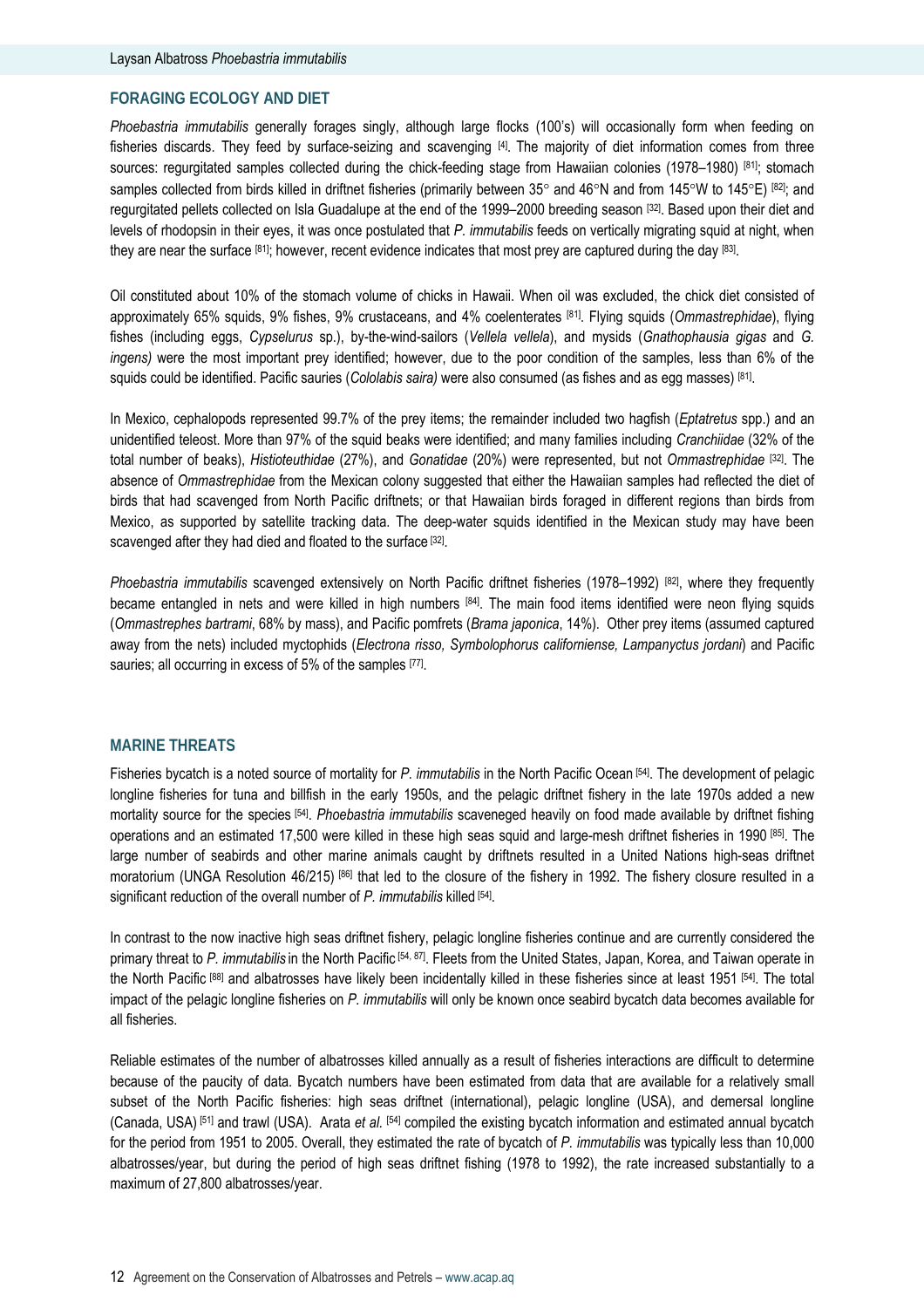In recent years, U.S. North Pacific longline fleets have implemented seabird deterrence measures that have reduced seabird bycatch in longline gear. The bycatch of *P. immutabilis* in the Hawaii-based pelagic longline fishery has decreased from over 1,000 birds taken annually in 1999 and 2000 to less than 100 in 2007 [89]. The average annual bycatch estimate for other fisheries (trawl and demersal longline) off Alaska, from 2002 through 2006, was less than 150 birds (S. Fitzgerald, National Marine Fisheries Service, NOAA, pers. comm.). Bycatch rates in the halibut fishery are unknown.

Taiwan's first reports of estimated seabird bycatch in its longline fisheries in the Pacific Ocean, based on observer trips from 2002 to 2006, indicate an area with one of the highest bycatch rates occurred between 25 to 40°N [90], where the bycatch sample consisted of *P. nigripes* and *P. immutabilis* (Y-M. Yeh, Nanhua University, pers. comm.). Bycatch of *P. immutabilis* from the Isla Guadalupe colony has been documented in the longline shark fishery and preliminary data analysis suggests relatively high levels of bycatch may be occurring (R. W. Henry, pers. comm.) [91].

High levels of organochlorine contaminants [92, 93, 94, 95] and mercury [75] have been documented in *P. immutabilis*. Mean PCB levels were one or two orders of magnitude higher than those of southern albatrosses, but lower than levels found in *P. nigripes* [94]. Concentrations of PCBs and DDE in both *P. nigripes* and *P. immutabilis* have increased over the last decade [75]. Diet is thought to be the primary route of exposure [75].

Over the past 30 years, there have been several oil spills in the vicinity of the large albatross colonies in the NWHI [96]. Oiled albatrosses have been recorded at the colonies but the number of affected birds is relatively small and the source of the oil is unknown [97]. Given the vast at-sea distribution of both species, they could be encountering oil anywhere in the North Pacific. Analysis of oil from Isla Guadalupe birds oiled during tracking studies, indicate that at sea dumping of bilge waste in shipping lanes is responsible for some of the observed oiling (R. W. Henry, pers. comm.).

North Pacific albatrosses ingest a wide variety of plastics and there have been several studies investigating the effects of plastic ingestion by *P. immutabilis* chicks [98, 99, 100]. Ingested plastics can cause death of a bird by perforating the digestive tract, but most of these studies have not been able to show conclusively that plastic ingestion is a significant source of direct mortality [98, 99]. However, ingested plastics may be a contributing factor to other causes of mortality. In a summary of the work of many researchers, starvation, suppressed appetite and reduced growth, decreased fat accumulation, lower fledging weight gut obstruction, and increased susceptibility to dehydration and lead poisoning were listed as possible effects of ingested plastic [100].

### **KEY GAPS IN SPECIES ASSESSMENT**

Standardised counts at Midway, Laysan, and French Frigate Shoals provide an accurate reflection of the annual breeding effort at these colonies. Other colonies in the NWHI are surveyed opportunistically, usually late in the season. Accurately assessing trends for colony size are not possible at these sites. Standardised, early season counts of colonies at Kure, Pearl and Hermes Reef, and Lisianski, at c.10 year intervals, would provide valuable data for all of the large NWHI colonies (>99% of the breeding population). Regular monitoring of recently recolonised and range expansion colonies in Japan and Mexico is also important.

There is a need for targeted, standardised, documented data collection to monitor demographic parameters such as annual survival rates and frequency of breeding. These data will facilitate efforts by modelers to assess the relative impacts of all sources of mortality. To address this need, USFWS initiated a new monitoring programme in 2005, that will provide annual estimates of adult survival, the proportion of adults nesting in a given year, and reproductive success. Juvenile survival rates remain a data gap, except for O`ahu colonies.

Currently, fisheries bycatch is the greatest known source of mortality for *P. immutabilis*, yet only a small fraction of the nations' commercial fleets fishing in the North Pacific monitor and report seabird bycatch. Characterisation of the North Pacific fishing fleets (*e.g.,* gear, vessel size/configuration, target species, spatial/temporal distribution of effort, type of bycatch monitoring, mitigation required/used, and management authority) and bycatch monitoring for all fleets that potentially catch albatrosses, is needed.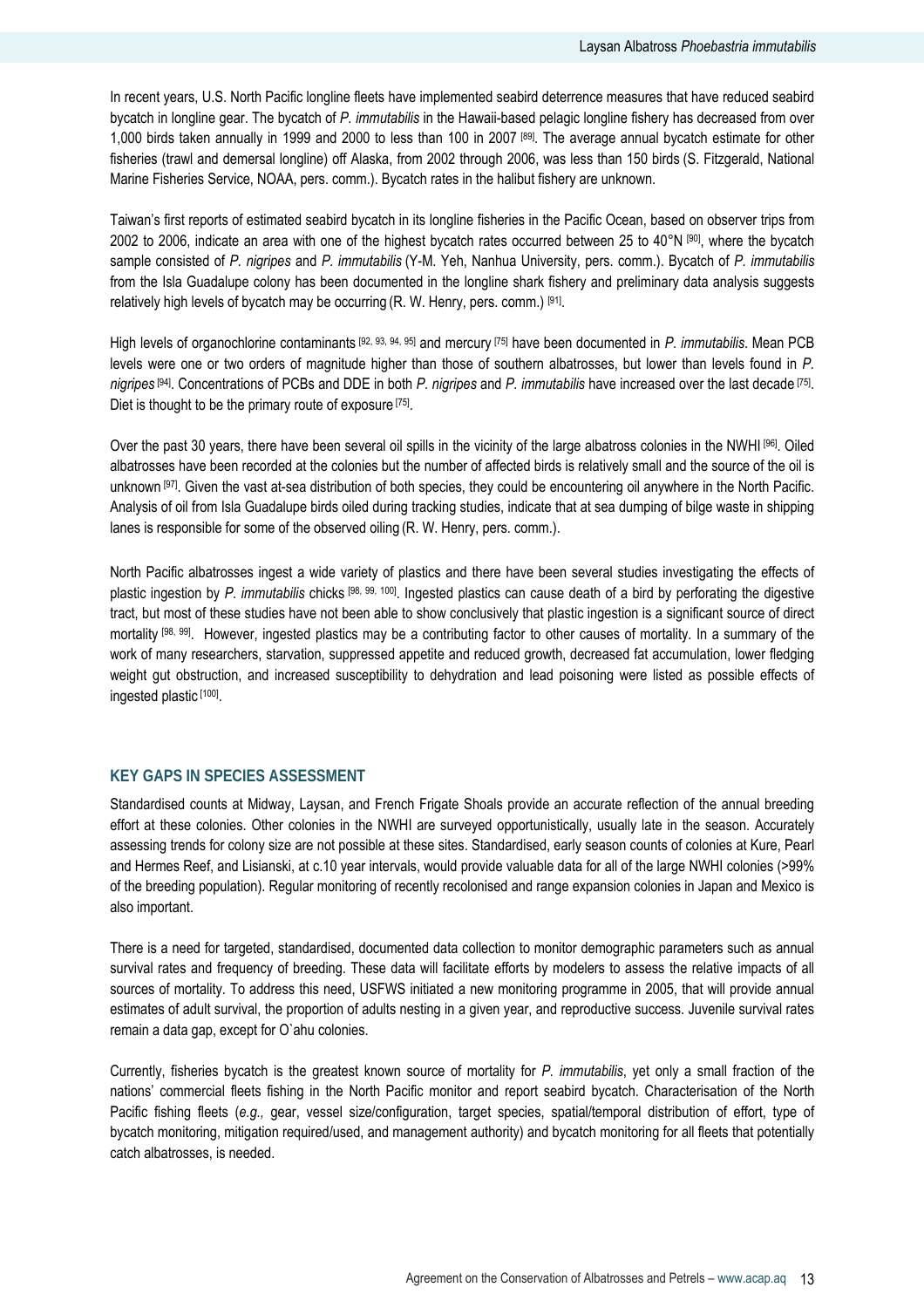Considerable data on habitat utilisation at-sea have been collected over the past three to four decades by ships of opportunity, and in more recent years via satellite and GPS tracking. Most of the tracking data for breeding and non-breeding birds have been obtained from the small colonies of Tern Island (French Frigate Shoals), Kure Atoll, O`ahu and Isla Guadalupe. Results indicate significant differences in the at-sea distribution of birds from these colonies [101, 102]. Tracking birds from the largest colonies (Midway and Laysan), could provide valuable insight into colony specific foraging distribution for core population centres of this species. Also, although some recent information exists for fledglings from Midway Atoll (S. Shaffer, pers. comm.), greater characterisation of the distribution, movement patterns, and habitat use by fledgling albatrosses is needed.

There is also a recognised need to integrate at-sea survey results with satellite and GPS tracking data, to derive a more complete understanding of its spatio-temporal use of the North Pacific Ocean [12]. Through the integration of all marine distributional data, associations with oceanographic features could be characterised and mapped at a basin-wide level. These maps, overlaid with seasonal fishing effort data, would provide range states with valuable tools to identify high-risk areas and high-risk fisheries.



Photo © James Lloyd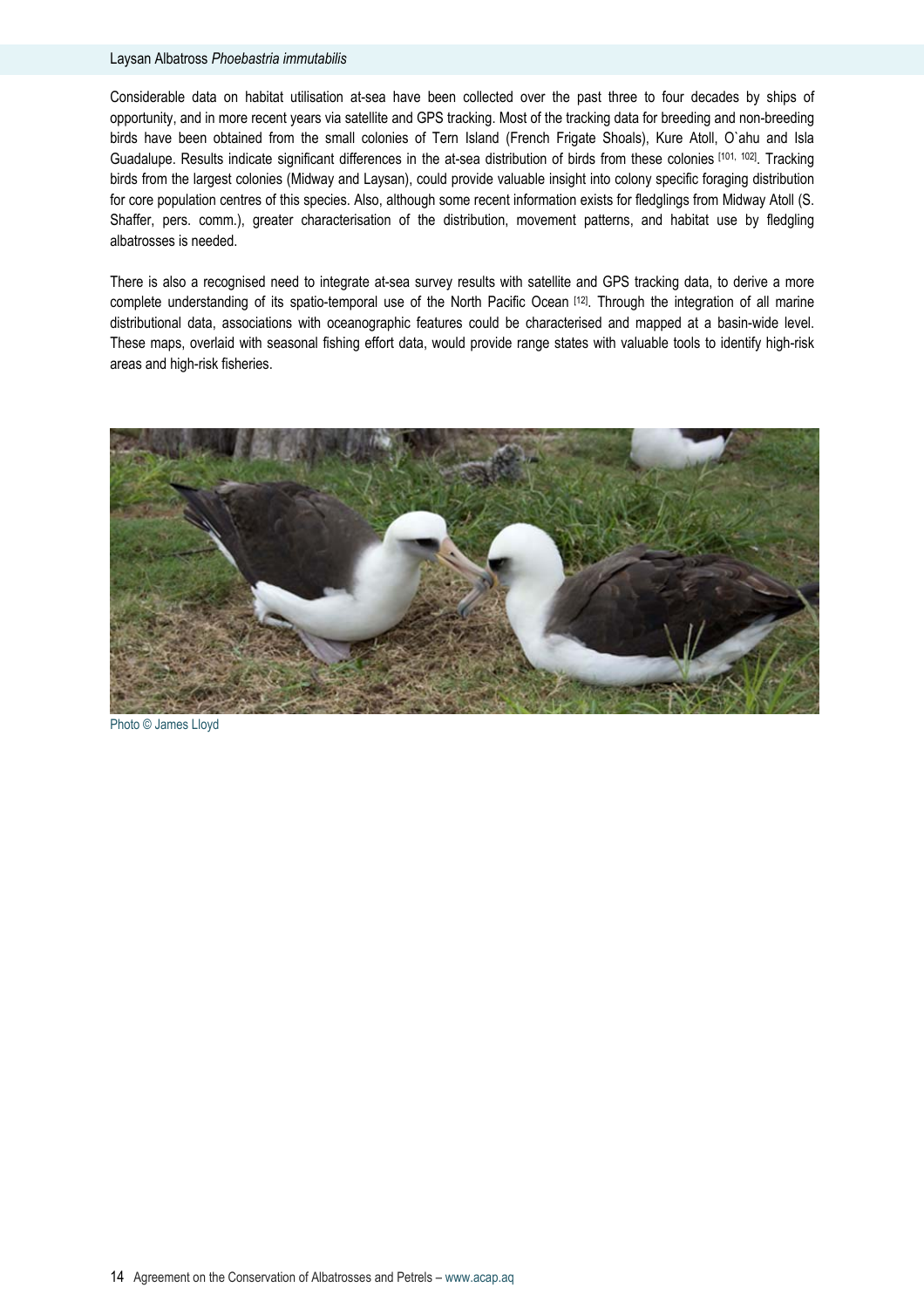#### **REFERENCES**

- 1. Mathews, G.M. 1948. Systematic notes on the petrels*. Bulletin of the British Ornithologists' Club* **68**: 155-170.
- 2. Nunn, G.B., Cooper, J., Jouventin, P., Robertson, C.J.R., and Robertson, G.G. 1996. Evolutionary relationships among extant albatrosses (Procellariiformes: Diomedeidae) established from complete cytochrome-b gene sequences*. Auk* **113**: 784-801.
- 3. American Ornithologist's Union. 1997. Forty-first supplement to the American Ornithologists' Union check-list of North American birds*. Auk* **114**: 542-552.
- 4. Whitttow, G.C., 1993. *Laysan Albatross (Phoebastria immutabillis)*, in *The Birds of North America, No. 66*, A. Poole and F. Gill (Eds). The Academy of Natural Sciences: Philadelphia; The American Ornithologists's Union: Washington, DC.
- 5. Agreement on the Conservation of Albatrosses and Petrels. *http://www.acap.aq.*
- 6. IUCN. 2010. *2010 IUCN Red List of Threatened Species*. www.iucnredlist.org.
- 7. Bonn Convention. *Convention on the Conservation of Migratory Species of Wild Animals*. http://www.cms.int/.
- 8. *Convetnion Between the United States and Great Britain (for Cananda) for the Protection of Migratory Birds 1916 (39 Stat.1702; TS 628), as amended*. http://www.fws.gov/le/LawsTreaties/treaty\_info.htm.
- 9. *Convention Between the United States of America and the United Mexican States for the Protection of Migratory Birds and Game Mammals 1936 (50 Stat. 1311; TS 912), as amended*. http://www.fws.gov/le/pdffiles/mexico\_mig\_bird\_treaty.pdf.
- 10. Convention Between the Government of the United States of America and the Government of Japan for the Protection of Migratory Birds and Birds in Danger of Extinction, and their Environment 1972 (25 UST 3329; TIAS 7990), as amended.
- 11. *Convention Between the United States of America and the Union of Soviet Socialist Republics Concerning the Conservation of Migratory Birds and their Environment, 1976 (T.I.A.S. 9073)*. http://www.fws.gov/le/pdffiles?USSR\_Mig\_Bird\_Treaty.pdf.
- 12. Naughton, M., Romano, M., and Zimmerman, T. 2007. *A Conservation Action Plan for Black-footed Albatross (Phoebastria nigripes) and Laysan Albatross (P. immutabilis), Ver. 1.0.* http://www.fws.gov/pacific/migratorybirds/conservation.htm
- 13. Migratory Bird Convention Act. 1994. http://laws.justice.gc.ca/en/M-7.01/.
- 14. Department of Fisheries and Oceans. 2007. *National Plan of Action for Reducing the Incidental Catch of Seabirds in Longline Fisheries.* Communications Branch, Fisheries and Oceans Canada: Cat. No. Fs23-504/2007. Ottawa. 29 pp.
- 15. Harrison, C.S., Fen-Qi, H., Su Choe, K., and Shibaev, Y.V. 1992. The laws and treaties of North Pacific rim nations that protect seabirds on land and at sea*. Colonial Waterbirds* **15**: 264-277.
- 16. *China Species Information Service (CSIS)*. http://www.chinabiodiversity.com/redlist/search/redresulte.shtm?taxon= 4940.
- 17. Wildlife Protection and Hunting Law. http://www.env.go.jp/en/nature/biodiv/law.html
- 18. *Japan Integrated Biodiversity Information System-Red List*  http://www.biodic.go.jp/cgi-db/gen/rdb\_g2000\_do\_e.rdb\_result
- 19. Fisheries Agency, Government of Japan. 2009. *Japan's National Plan of Action for Reducing Incidental Catch of Seabirds in Longline Fisheries Revised Version March 2009.* 8 pp.
- 20. Secretaría de Medio Ambiente y Recursos Naturales (SEMARNAT). 2002. NORMA Oficial Mexicana NOM-059-ECOL-2001. Protección ambiental - Especies nativas de México de flora y fauna silvestres. Categorías de riesgo y especificaciones para su inclusión, exclusión o cambio. Lista de especies en riesgo*. Diario Oficial* **6 March 2002**: 1–56.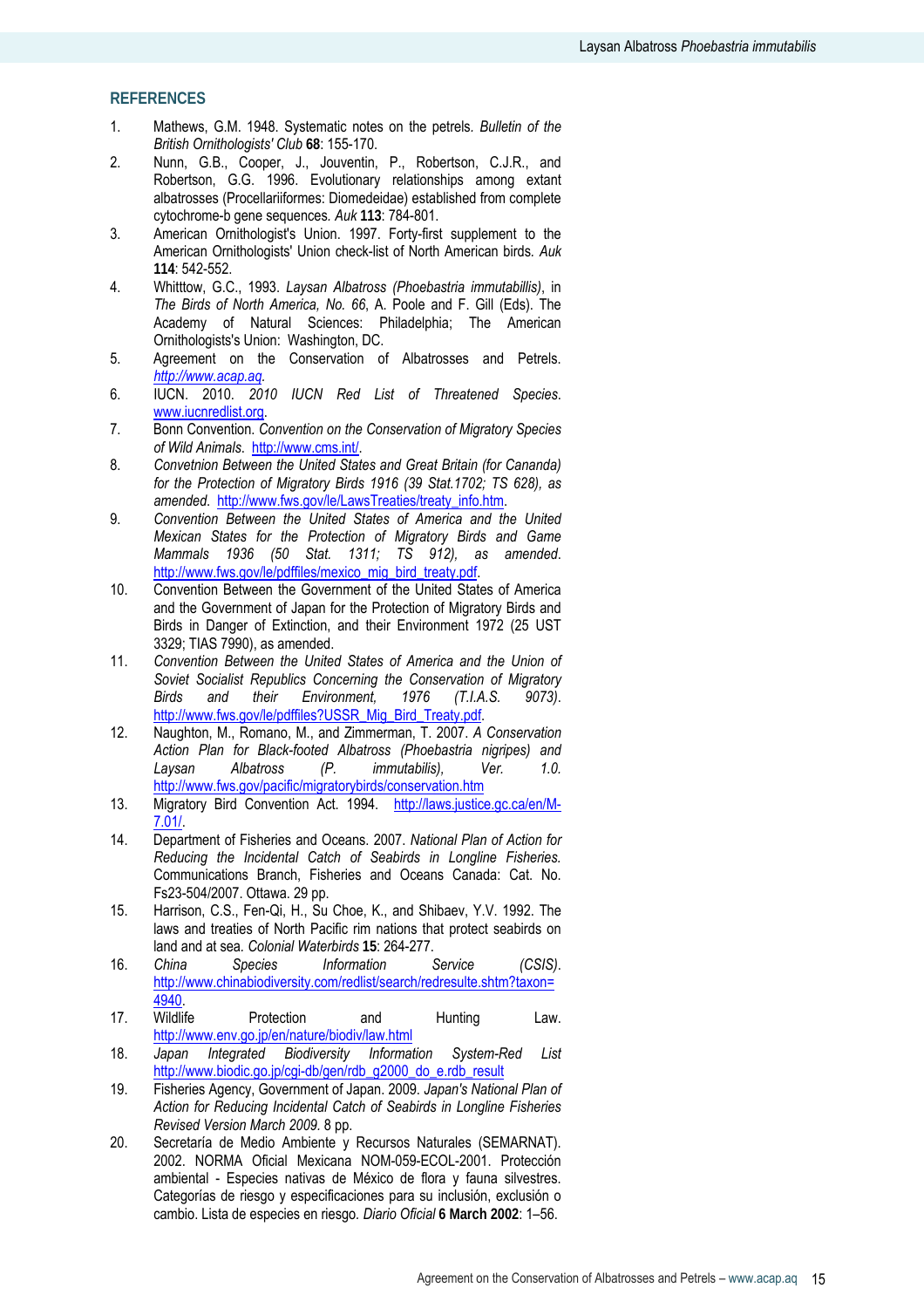- 21. Taiwan Fisheries Agency. 2006. *Taiwan's National Plan of Action for Reducing Incidental Catch of Seabirds in Longline Fisheries - NPOA-Seabirds.* Taiwan Fisheries Agency, Council of Agriculture of the Executive Yuan the Republic of China Taipei.
- 22. Department of the Interior, Fish and Wildlife Service. 2010. Code of Federal Regulations, Title 50, Section 10 (50 CFR Part 10) - General Provisions; Revised List of Migratory Birds; Final Rule*. Federal Register* **75**: 9282-9314.
- 23. U.S. Fish and Wildlife Service. 2002. *Birds of conservation concern 2002.* Division of Migratory Bird Management: Arlington, Virginia.
- 24. National Marine Fisheries Service. 2001. *Final United States National Plan of Action for Reducing the Incidental Catch of Seabirds in Longline Fisheries.* Department of Commerce, NOAA, National Marine Fisheries Service: Silver Spring, MD. 18 pp.
- 25. Rice, D. and Kenyon, K. 1962. Breeding cycles and behavior of Laysan and Black-footed albatrosses*. Auk* **79**: 517-567.
- 26. Fisher, H.I. 1976. Some dynamics of a breeding colony of Laysan Albatrosses*. The Wilson Bulletin* **88(1)**: 121-142.
- 27. Frings, H. and Frings, M. 1961. Some biometric studies onthe albatrosses of Midway Atoll*. Condor* **63**: 304-312.
- 28. Fisher, H.I. 1969. Eggs and Egg-Laying in Laysan Albatross Diomedea Immutabilis*. Condor* **71**: 102-&.
- 29. Fisher, H.I. 1971. The Laysan Albatross: its incubation, hatching, and associated behaviors*. Living Bird* **10**: 19-78.
- 30. Fisher, H.I. and Van Ryzin, M.T. 1976. The age of Laysan albatrosses, *Diomedea immutabilis*, at first breeding*. Condor* **78**: 1-9.
- 31. Fisher, H.I. and Fisher, M.L. 1969. The visits of Laysan Albatrosses to teh breeding colony*. Micronesia* **5**: 173-221.
- 32. Pitman, R.L., Walker, W.A., Everett, W.T., and Gallo-Reynoso, J.P. 2004. Population status, foods and foraging of Laysan Albatrosses *Phoebastria immutabilis* nesting on Guadalupe Island, Mexico*. Marine Ornithology* **32**: 159-165.
- 33. Pitman, R.L. 1985. The marine birds of Alijos Rocks, Mexico*. Western Birds* **16**: 81-92.
- 34. Hasegawa, H., 1984. *Status and conservation of seabirds in Japan, with special attention to the short-tailed albatross*, in *Status and conservation of the world's seabirds*, J.P. Croxall, G.H. Evans, and R.W. Schreiber (Eds). Technical Publication 2. International Council for Bird Preservation Cambridge, U.K.
- 35. Tickell, W.L.N. 2000. *Albatrosses*. Sussex, UK: Pica Press.
- 36. Rauzon, M.J., Boyle, D., Everett, W.T., and Gilardi, J. 2009. The status of the birds of Wake Atoll*. Atoll Reserach Bulletin* **561**.
- 37. Rice, D.W. and Kenyon, K.W. 1962. Breeding distribution, history, and populations of North Pacific albatrosses*. Auk* **79**: 365-386.
- 38. Young, L.C., Vanderwerf, E.A., Smith, D.G., Polhemus, J., Swenson, N., Swenson, C., Liesemeyer, B.R., Gagne, B.H., and Conant, S. 2009. Demography and natural history of Laysan Albatross on Oahu, Hawaii*. Wilson Journal of Ornithology* **121**: 722-729.
- 39. Wanless, R.M., Aguirre-Munoz, A., Angel, A., Jacobsen, J.K., Keitt, B.S., and McCann, J. 2009. Birds of Clarion Island, Revillagigedo Archipelago, Mexico*. Wilson Journal of Ornithology* **121**: 745-751.
- 40. United Nations Educational, Scientific and Cultural Organization (UNESCO). http://whc.unesco.org/en/tentativelists.
- 41. Ramsar Convention on Wetlands. http://www.ramsar.org/.
- 42. *Japan Integrated Biodiversity Information System.* http://www.biodic.go.jp/english/jpark/np/ogasawar\_e.html.
- 43. Hayes, S. and Egli, D. 2002. *Directory of Protected Areas in East Asia: People, Organisations and Places.* IUCN: Gland, Switzerland and Cambridge, UK. Xi + 98 pp.
- 44. Comisión Nacional de Áreas Naturales Protegidas. 2004. *Programa de Conservación Y Manejo Reserva de la Biosfera Archipiélago de Revillagigedo*.

http://www.conanp.gob.mx/anp/programas\_manejo/revillagigedo.pdf.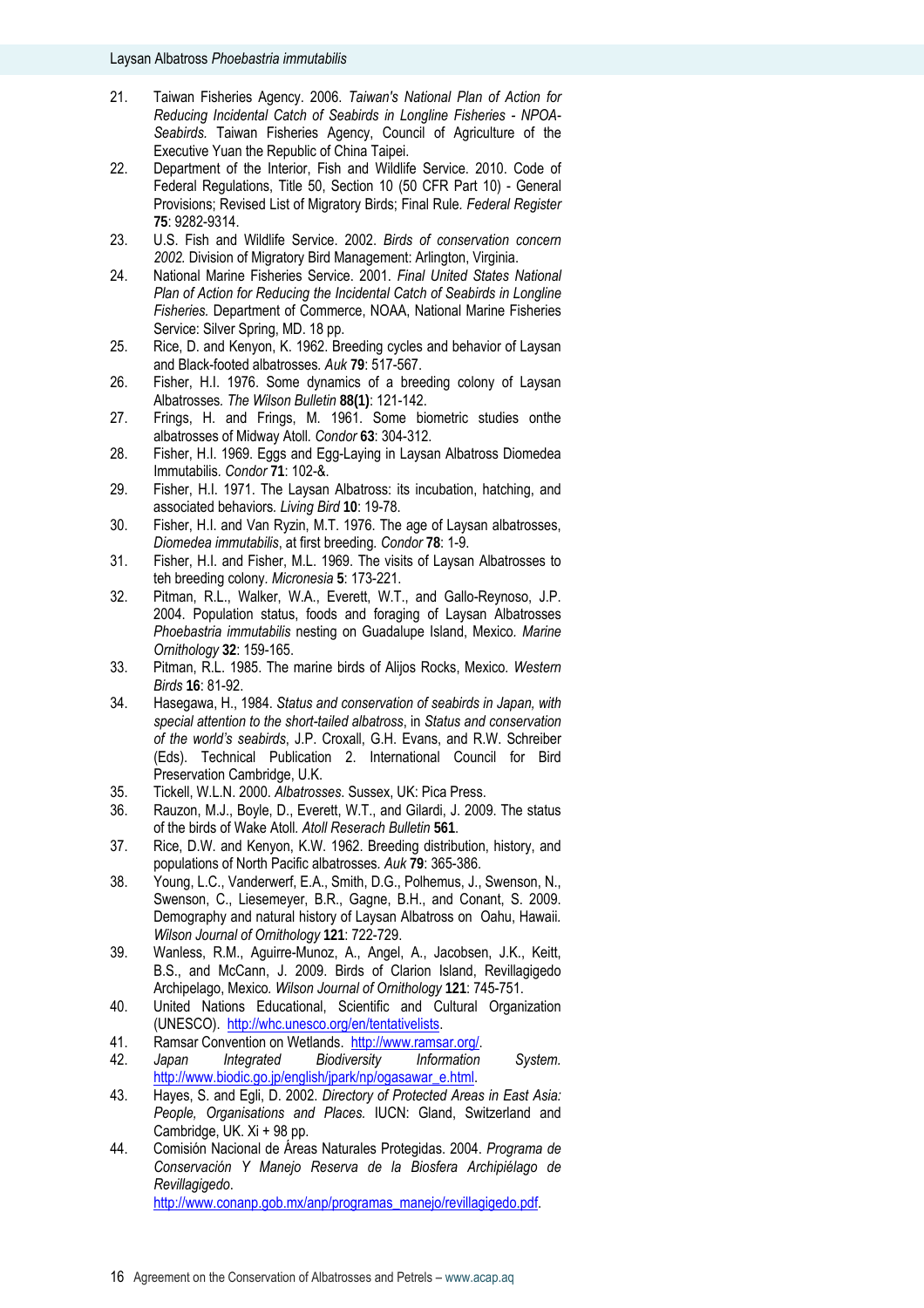- 45. Comisión Nacional de Áreas Naturales Protegidas (CONANP). *Reservas de la Biosfera* http://www.conanp.gob.mx/anp/rb.php.
- 46. Papahānaumokuākea Marine National Monument. 2008. *Papahānaumokuākea Marine National Monument Management Plan*. http://hawaiireef.noaa.gov/management/mp/vol1\_mmp08.pdf.
- 47. U.S. Fish and Wildlife Service. 2005. *Regional Seabird Conservation Plan, Pacific Region.* U.S. Fish and Wildlife Service, Migratory Birds and Habitat Programs, Pacific Region. Portland, Oregon http://www.fws.gov/pacific/migratorybirds/conservation.htm
- 48. Mitchell, Ogura, C.C., Meadows, D., Kane, A., Strommer, L., Fretz, S., Leonard, D., and McClung, A. 2005. *Hawaii's Comprehensive Wildlife Conservation Strategy.* Department of Land and Natural Resources. Honolulu, Hawaii.
- 49. Presidential Proclamation 8336 of January 6, 2009. Establishment of the Pacific Remote Island Marine National Monument*. Federal Register* **74**: 1565-1575.
- 50. Spennemann, D.H.R. 1998. Excessive exploitation of Central Pacific seabird populaitons at the turn of the 20th Century*. Marine Ornithology* **26**: 49-57.
- 51. Ely, C.A. and Clapp, R.B. 1973. The natural history of Laysan Island, Northwestern Hawaiian Islands*. Atoll Reserach Bulletin* **171**.
- 52. Nutting, C.C. 1904. The bird rookereis on the island of Laysan*. Popular Science Monthly* **63**: 321-332.
- 53. Olson, S.L. 1996. History and ornithological journals of the *Tananger* expedition of 1923 to the Northwestern Hawaiian Islands, Johnston and Wake Islands*. Atoll Reserach Bulletin* **433**.
- 54. Arata, J.A., Sievert, P.R., and Naughton, M.B. 2009. *Status assessment of Laysan and Black-footed albatrosses, North Pacific Ocean, 1923- 2005.* U.S. Geological Survey Scientific Investigation Report 2009-5131. 80 pp.
- 55. Flint, E. 2007. *Hawaiian Islands National Wildlife Refuge and Midway Atoll National Wildlife Refuge – Annual nest counts through hatch year 2007.* Unpublished report, U.S. Fish and Wildlife Service, Honolulu, Hawaii.
- 56. Speulda, L.A., Raymond, A., and Parks, V. 1999. *Midway Atoll National Wildlife Refuge historic preservation plan.* Unpublished report, U.S. Fish and Wildlife Service, Midway Atoll NWR, Honolulu, Hawaii.
- 57. Fisher, H.I. and Baldwin, P.H. 1946. War and the birds of Midway Atoll*. Condor* **48**: 3-15.
- 58. Pannekoek, J. and van Strien, A. 2006. TRIM 3.53 (TRends & Indices for Monitoring data). Statistics Netherlands, Voorburg. http://www.cbs.nl/en-GB/menu/themas/natuurmilieu/methoden/trim/default.htm
- 59. Fisher, H.I. 1975. Mortality and Survival in Laysan Albatross, Diomedea-Immutabilis*. Pacific Science* **29**: 279-300.
- 60. Rauzon, M.J., Everett, W.T., Boyle, D., Bell, L., and Gilardi, J. 2009. Eradication of feral cats at Wake Atoll*. Atoll Research Bulletin* **560**.
- 61. Woodward, P.W. 1972. The natural history of Kure Atoll, Northwest Hawaiian Islands*. Atoll Research Bulletin* **164**.
- 62. Everett, W.T. and Anderson, D.W., 1991. *Status and conservation of the breeding seabirds on offshore Pacific islands of Baja California and the Gulf of California*. International Council for Bird Preservation Technical Publication No. 11. 115-139.
- 63. Young, L.C. and VanderWerf, E.A. 2008. Prevalence of avian pox virus and effect on the fledging success of Laysan Albatross*. Journal of Field Ornithology* **79**: 93-98.
- 64. Finkelstein, M.E., Gwiazda, R.H., and Smith, D.R. 2003. Lead poisoning of seabirds: Environmental risks from leaded paint at a decommissioned military base*. Environmental Science & Technology* **37**: 3256-3260.
- 65. Sanger, G.A., 1974. *Laysan Albatross (Diomedea immutabilis)*, in *Pelagic studies of seabirds in the Central and Eastern Pacific Ocean*, W.B. King (Ed) Smithsonian Institution: Washington D.C. p 129-153.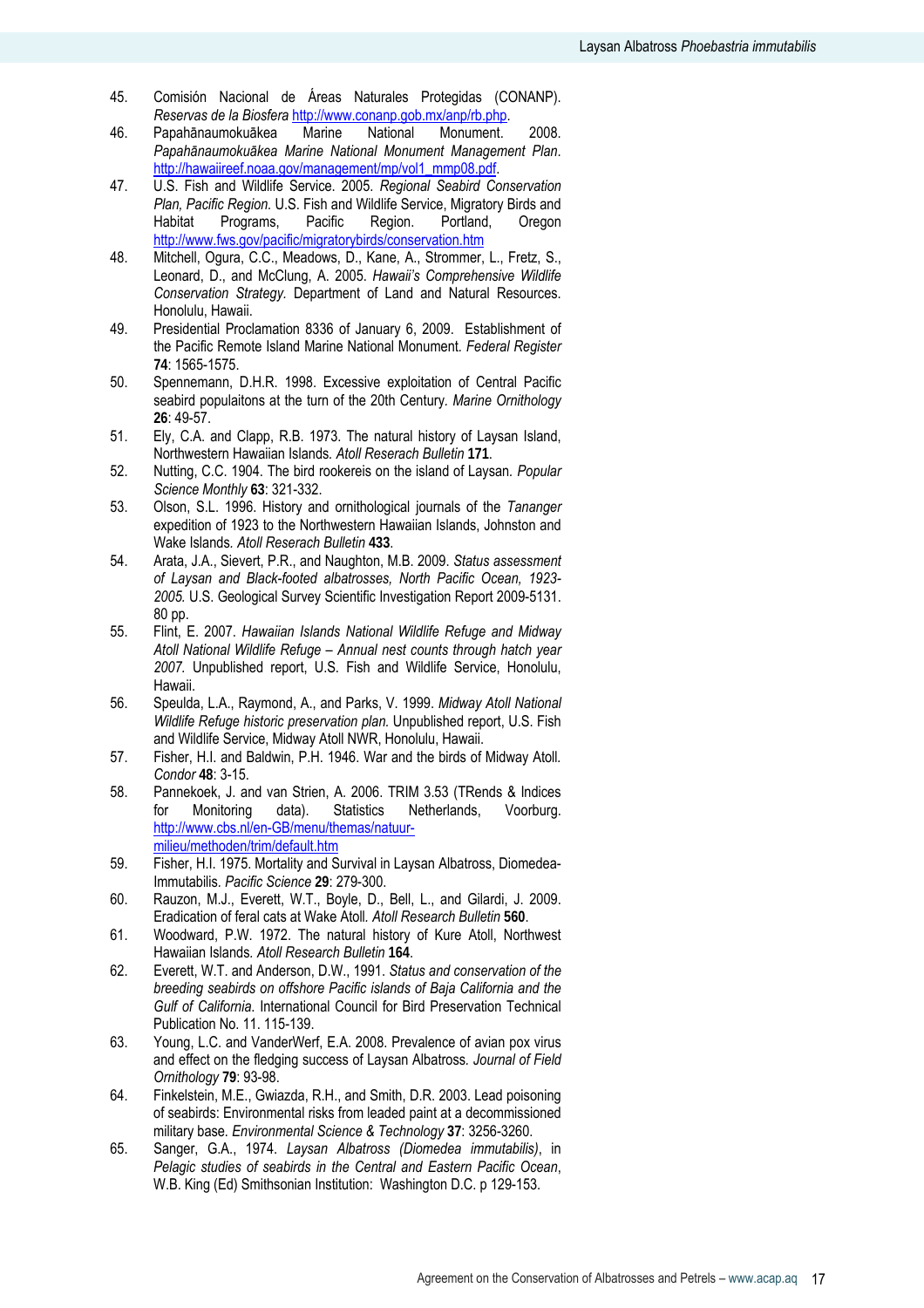- 66. Fischer, K., Suryan, R., Roby, D., and Balogh, G. 2009. Post-breeding season distribution of black-footed and Laysan albatrosses satellitetagged in Alaska: Inter-specific differences in spatial overlap with North Pacific fisheries*. Biological Conservation* **142**: 7 5 1 –7 6 0.
- 67. Shaffer, S.A., Palacios, D.M., Kappes, M.A., Tremblay, Y., Bograd, S.J., Foley, D.G., and Costa, D.P. in prep. Segregation at sea? A tale of two albatross hotspots.
- 68. Fisher, H.I. and Fisher, J.R. 1972. Oceanic Distribution of Laysan Albatross, Diomedea-Immutabilis*. Wilson Bulletin* **84**: 7-27.
- 69. Robbins, C.S. and Rice, D.W., 1974. *Recoveries of banded Laysan Albatrosses (Diomedea immutabilis) and Black-footed Albatrosses (D. nigripes)*, in *Pelagic studies of seabirds in the Central and Eastern Pacific Ocean*, W.B. King (Ed) Smithsonian Istitution: Washington D.C. 232-277.
- 70. Wahl, T.R., Ainley, D.G., Benedict, A.H., and DeGange, A.R. 1989. Associations between seabirds and water-masses in the northern Pacific Ocean in summer*. Marine Biology* **103**: 1-11.
- 71. Fernandez, P., Anderson, D., Sievert, P.R., and Huyvaert, J.P. 2001. Foraging destinations of three low-latitude albatross species (*Phoebastria* spp.)*. Journal of Zoology, London* **254**: 391-404.
- 72. McDermond, D.K. and Morgan, K.H., 1993. *Status and conservation of North Pacific albatrosses*, in *The status, ecology, and conservation of marine birds of the North Pacific*, K. Vermeer, K.T. Briggs, K.H. Morgan, and D. Siegel-Causey (Eds). Canadian Wildlife Service Special Publication: Ottawa. 70-81.
- 73. Kappes, M.A., Shaffer, S.A., Tremblay, Y., Foley, D.G., Palacios, D.M., Robinson, P.W., Bograd, S.J., and Costa, D.P. 2010. Hawaiian albatrosses track interannual variability of marine habitats in the North Pacific. *Progress In Oceanography* **in press**.
- 74. Hyrenbach, K.D., Fernandez, P., and Anderson, D.J. 2002. Oceanographic habitats of two sympatric North Pacific albatrosses during the breeding season*. Marine Ecology-Progress Series* **233**: 283- 301.
- 75. Finkelstein, M., Keitt, B.S., Croll, D.A., Tershy, B., Jarman, W.M., Rodriguez-Pastor, S., Anderson, D.J., Sievert, P.R., and Smith, D.R. 2006. Albatross species demonstrate regional differences in North Pacific marine contamination*. Ecological Applications* **16**: 678-686.
- 76. Melvin, E.F., Wainstein, M.D., Dietrich, K.S., Ames, K.L., Geernaert, T.O., and Conquest, L.L. 2006. *The distribution of seabirds on the Alaskan longline fishing grounds: Implications for seabird avoidance regulations.* Washington Sea Grant Program. Project A/FP-7. Seattle, WA. 20 pp.
- 77. Day, R.H. 2006. Seabirds in the northern Gulf of Alaska and adjacent waters, October to May. *Western Birds* **37**: 190-214.
- 78. Briggs, K.T., Tyler, W.B., Lewis, D.B., and Carlson, D.R. 1987. *Bird communities at sea off California: 1975-1983*. Studies in Avian Biology No. 11, ed. F.A. Pitelka: Cooper Ornithological Society. 74 pp.
- 79. Kenyon, J.K., Morgan, K.H., Bentley, M.D., McFarlane Tranquilla, L.A., and Moore, K.E. 2009. *Atlas of pelagic seabirds off the west coast of Canada and adjacent areas.* Canadian Wildlife Service Technical Report Series No. 499. Pacific and Yukon Region, Delta, BC, Canada.
- 80. BirdLife International. 2006. *Analysis of albatross and petrel distribution within the IATTC area: results from the Global Procellariiform Tracking Database. Document Sar-7-05b*. 7th meeting of the Inter-American Tropical Tuna Commission - Working Group to Review Stock Assessments. La Jolla, California, USA. 15-19 May 2006.
- 81. Harrison, C.S., Hida, T.S., and Seki, M.P. 1983. Hawaiian seabird feeding ecology. *Wildlife Monographs* **85**: 1-71.
- 82. Gould, P., Ostrom, P., and Walker, W. 1997. Trophic relationships of albatrosses associated with squid and large-mesh drift-net fisheries in the North Pacific Ocean*. Canadian Journal of Zoology-Revue Canadienne De Zoologie* **75**: 549-562.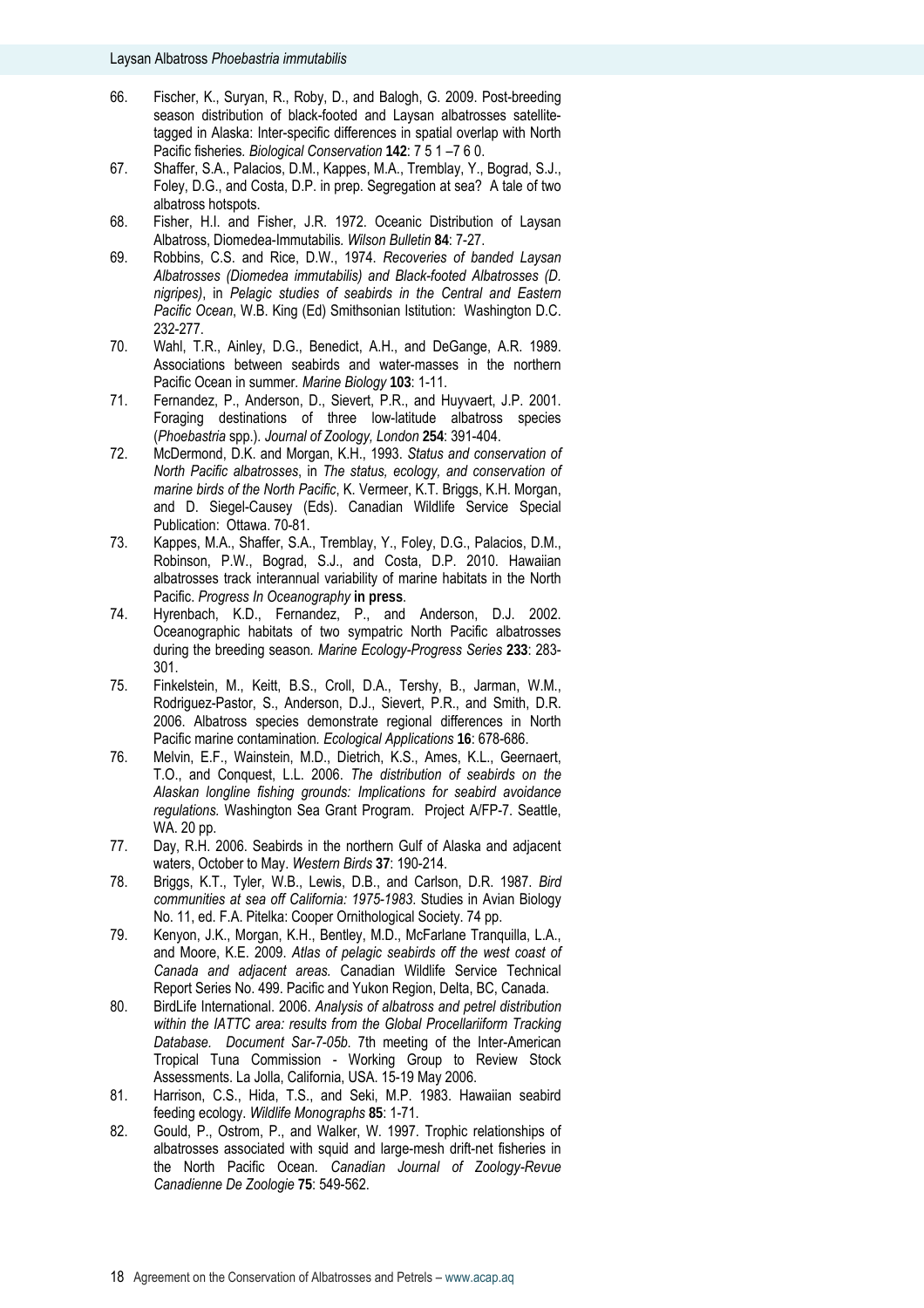- 83. Fernandez, P. and Anderson, D.J. 2000. Nocturnal and diurnal foraging activity of Hawaiian Albatrosses detected with a new immersion monitor*. Condor* **102**: 577-584.
- 84. Johnson, D.H., Shaffer, T.L., and Gould, P.J. 1993. Incidental catch of marine birds in the North Pacific high seas driftnet fisheries in 1990. *International North Pacific Fisheries Commission Bulletin* **53**: 473-483.
- 85. Gould, P., Ostrom, P., Walker, W., and Pilichowski, K., 1998. *Laysan and black-footed albatrosses: trophic relationships and driftnet fisheries associations of non-breeding birds*, in *Albatrosses: Biology and Conservation*, G. Robertson and R. Gales (Eds). Surrey Beatty & Sons: Chipping Norton. 199-207.
- 86. International North Pacific Fisheries Commission. 1993. *Symposium on biology, distribution and stock assessment of species caught in high seas driftnet fisheries in the North Pacific Ocean*. INPFC Bulletin Number 53 (1). J. Ito, W. Shaw, and R.L. Burger (Eds).
- 87. Lewison, R.L. and Crowder, L.B. 2003. Estimating fishery bycatch and effects on a vulnerable seabird population*. Ecological Applications* **13**: 743-753.
- 88. Kinan, I. 2003. *Annual report on seabird interactions and mitigation efforts in the Hawaii-based longline fishery for calendar years 2000 and 2001.* Administrative Report AR-PIR-03-02. Pacific Islands Regional Office, National Marine Fisheries Service. Honolulu, Hawaii.
- 89. Van Fossen, L. 2008. *Annual report on seabird interactions and mitigation efforts in the Hawaii longline fishery for 2007.* Administrative report AR-PIRO ; no. June 2008. U.S. Dept. of Commerce, National Oceanic and Atmospheric Administration, National Marine Fisheries Service, Pacific Islands Regional Office. Honolulu, HI 52 p.
- 90. Huang, H.-W., Chang, K.-Y., and Tai, J.-P. 2008. *Preliminary estimation of seabird bycatch of Taiwanese longline fisheries in the Pacific Ocean*. IATTC Document SAR-9-11c. INTER-AMERICAN TROPICAL TUNA COMMISSION, 9th Stock Aassessment Review Meeting. La Jolla, California (USA). 12-16 MAY 2008. http://www.iattc.org/PDFFiles2/SARM-9-11c-TWN-Seabird-bycatch.pdf
- 91. Rivera, K.S. 2008. *SARM-9-11a USA Seabirds and Fisheries in IATTC Area: Update*. INTER-AMERICAN TROPICAL TUNA COMMISSION, 9th Stock Assessment Review Meeting. La Jolla, California, USA. 12-16 May. http://www.iattc.org/PDFFiles2/SARM-9-11a-USA-Seabirds-and-Fisheries-in-IATTC-Area-Update.pdf
- 92. Jones, P.D., Hannah, D.J., Buckland, S.J., Day, P.J., Leathem, S.V., Porter, L.J., Auman, H.J., Sanderson, J.T., Summer, C., Ludwig, J.P., Colborn, T.L., and Giesy, J.P. 1996. Persistent synthetic chlorinated hydrocarbons in albatross tissue samples from midway atoll*. Environmental Toxicology and Chemistry* **15**: 1793-1800.
- 93. Auman, H.J., Ludwig, J.P., Summer, C.L., Verbrugge, D.A., Froese, K.L., Colborn, T., and Giesy, J.P. 1997. PCBs, DDE, DDT and TCDD-EQ in two species of albatross on sand island, midway atoll, North Pacific Ocean*. Environmental Toxicology and Chemistry* **16**: 498-504.
- 94. Guruge, K.S., Tanaka, H., and Tanabe, S. 2001. Concentration and toxic potential of polychlorinated biphenyl congeners in migratory oceanic birds from the North Pacific and the Southern Ocean*. Marine Environmental Research* **52**: 271-288.
- 95. Ludwig, J.P., Summer, C.L., Auman, H.J., Gauger, V., Bromley, D., Giesy, J.P., Rolland, R., and Colborn, T., 1998. *The roles of organochlorine contaminants and fisheries bycatch in recent population changes of black-footed and Laysan albatrosses in the North Pacific Ocean*, in *Albatross Biology and Conservation*, G. Robertson and R. Gales (Eds). Surrey Beatty & Sons: Chipping Norton. p 225-238.
- 96. NOAA. 1992. *Oil spill case histories 1967 1991.* HMRAD Report No. 92-11. NOAA/Hazardous Materials Response and Assessment Division. Washington, Seattle.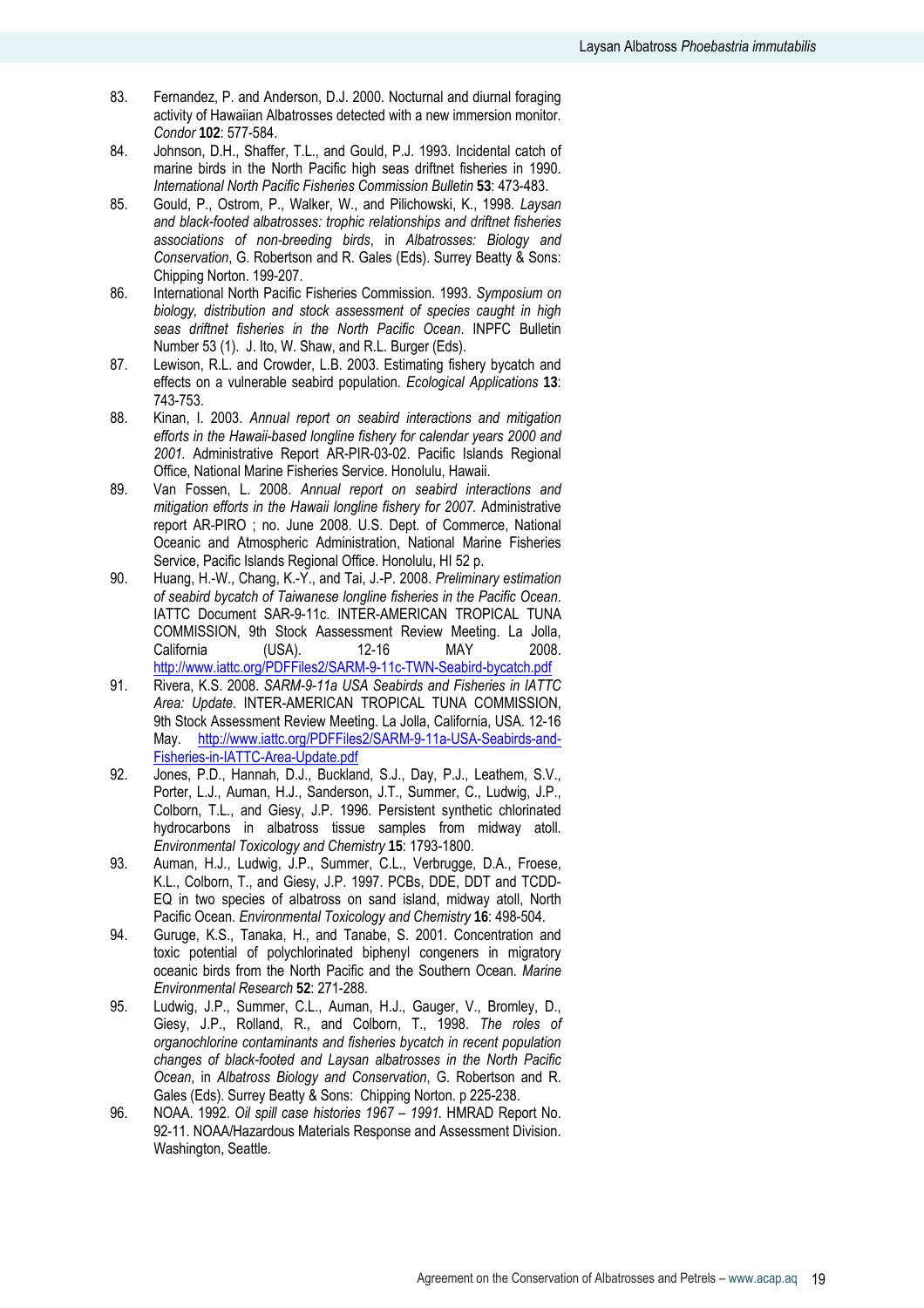- 97. Fefer, S.I., Harrison, C.S., Naughton, M.B., and Shallenberger, R.J. 1984. 'Synopsis of results of recent seabird research in the Northwestern Hawaiian Islands'. *Proceedings of the second symposium on resource investigations in the Northwestern Hawaiian Islands.* Vol. 1. R.W. Grigg and K.Y. Tanoue (Eds). University of Hawaii Sea Grant College Program. Honolulu, Hawaii. pp. 9-76.
- 98. Sievert, P.R. and Sileo, L., 1993. *The effects of ingested plastic on growth and survivalof albatross chicks*, in *The Status, ecology, and conservation of marine birds of the North Pacific*, K. Vermeer, K.T. Briggs, K.H. Morgan, and D. Siegel-Causey (Eds). Canadian Wildlife Service Special Publication: Ottawa. pp. 212-217.
- 99. Fry, M.D., Fefer, S.I., and Sileo, L. 1987. Ingestion of plastic debris by Laysan albatrosses and wedge-tailed shearwaters in the Hawaiian Islands*. Marine Pollution Bulletin* **18**: 339-343.
- 100. Auman, H.J., Ludwig, J.P., Giesy, J.P., and Colborn, T., 1998. *Plastic ingestion by Laysan Albatross chicks on Sand Island, Midway Atoll, in 1994.*, in *Albatross Biology and Conservation*, G. Robertson and R. Gales (Eds). Surrey Beatty & Sons: Chipping Norton. pp. 239-244.
- 101. BirdLife International. 2006. *Analysis of albatross and petrel distribution*  within the IATTC area: results from the Global Procellariiform Tracking *Database. DOCUMENT SAR-7-05b.* Prepared for the Seventh meeting of the IATTC Working Group to Review Stock Assessments, La Jolla, California, 15-19 May 2006:
- 102. Young, L.C., Vanderlip, C., Duffy, D.C., Afanasyev, V., and Shaffer, S.A. 2009. Bringing home the trash: Do colony-based differences in foraging distribution lead to increased plastic ingestion in Laysan albatrosses? *PLoS ONE* **4**: e7623.

#### **COMPILED BY**

Maura Naughton, U.S. Fish and Wildlife Service, USA Ken Morgan, Environment Canada Kim Rivera, National Oceanographic and Atmospheric Administration (NOAA) - Fisheries, USA

### **CONTRIBUTORS**

ACAP Status and Trends Working Group, Contact: Rosemary Gales Rosemary.Gales@dpiw.tas.gov.au

BirdLife International, Global Seabird Programme Contact: Cleo Small

Cleo.Small@rspb.org.uk

**Maps**: Frances Taylor **Satellite-tracking data contributors:**  *Tern Island, French Frigate Shoals and Midway Atoll*: Scott A. Shaffer, Michelle Kappes, Yann Tremblay, Daniel P. Costa, Bill Henry, Don A. Croll (University of California Santa Cruz); and, Dave J. Anderson, Jill Awkerman (Wake Forest University). *At-Sea*: Michelle Hester, David Hyrenbach (Oikonos - Ecosystem Knowledge & Duke University); Rob Suryan, Karen Fischer (Oregon State University); and Greg Balogh (U.S. Fish and Wildlife Service)

Tomohiro Deguchi, Yamashina Institute for **Ornithology** 

Shannon Fitzgerald, NOAA Fisheries, Washington

Beth Flint, U.S. Fish and Wildlife Service, Hawaii

Aaron Hebshi, Pacific Air Force, Hawaii R. William Henry, University of California

Santa Cruz, California

Ed Melvin, Washington Sea Grant, University of Washington

Noboru Nakamura, Yamashina Institute for Ornithology, Japan

Mark Rauzon, Marine Endeavors, California Marc Romano, U.S. Fish and Wildlife Service, Oregon

Paul Sievert, USGS, Massachusetts Cooperative Fish & Wildlife Research Unit Scott A. Shaffer, University of California Santa Cruz, California

Chris Swenson, U.S. Fish and Wildlife Service, Hawaii

Bernie Tershy, University of California, Santa Cruz

Lewis VanFossen, NOAA Fisheries, Hawaii Lindsay Young, University of Hawaii Brenda Zaun, U.S. Fish and Wildlife Service, Hawaii

### **RECOMMENDED CITATION**

Agreement on the Conservation of Albatrosses and Petrels. 2010*. Species assessments:* Laysan Albatross *(Phoebastria immutabilis*). Downloaded from http://www.acap.aq on 16 September 2010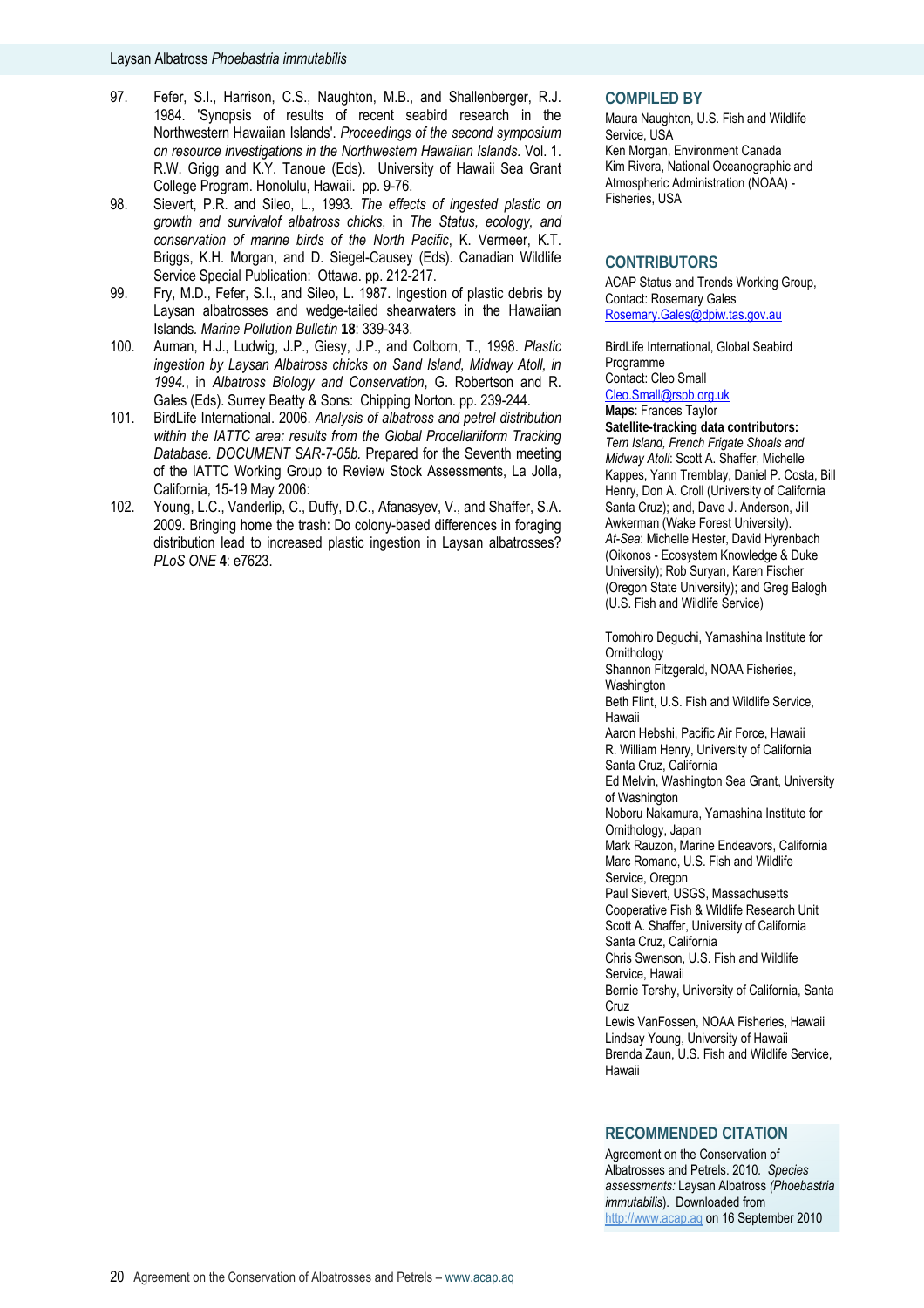## **GLOSSARY AND NOTES**

### **(i) Years**.

The "split-year" system is used. Any count (whether active nests with eggs, breeding pairs, or chicks) is reported as the year in which the chick hatched; i.e. the second half of the split year, (e.g., eggs laid in 2007, chicks hatched and fledged in 2008, counts reported as 2008).

If a range of years is presented, it should be assumed that the monitoring was continuous during that time. If the years of monitoring are discontinuous, the actual years in which monitoring occurred are indicated.

### **(ii) Methods Rating Matrix (based on NZ rating system)**

### **METHOD**

**A** Counts of nests with eggs (Errors here are detection errors (the probability of not detecting a bird despite its being present during a survey), the "nest-failure error" (the probability of not counting a nesting bird because the nest had failed prior to the survey, or had not laid at the time of the survey) and sampling error).

**B** Counts of chicks and extrapolation (Errors here are detection error, sampling and nest-failure error. The latter is probably harder to estimate later in the breeding season than during the incubation period, due to the tendency for egg- and chick-failures to show high interannual variability compared with breeding frequency within a species).

**C** Counts of nest sites (Errors here are detection error, sampling error and "occupancy error" (probability of counting a site or burrow as active despite it's not being used for nesting by birds during the season).

**D** Aerial-photo (Errors here are detection errors, nest-failure error, occupancy error and sampling error (error associated with counting sites from photographs), and "visual obstruction bias" - the obstruction of nest sites from view, always underestimating numbers).

**E** Ship- or ground- based photo (Errors here are detection error, nest-failure error, occupancy error, sampling error and "visual obstruction bias" (the obstruction of nest sites from view from low-angle photos, always underestimating numbers)

### **F** Unknown

**G** Count of eggs in subsample population

**H** Count of chicks in subsample population and extrapolation (chicks x breeding success - no count of eggs)

#### **RELIABILITY**

- **1** Census with errors estimated
- **2** Distance-sampling of representative portions of colonies/sites with errors estimated
- **3** Survey of quadrats or transects of representative portions of colonies/sites with errors estimated
- **4** Survey of quadrats or transects without representative sampling but with errors estimated
- **5** Survey of quadrats or transects without representative sampling nor errors estimated

**6** Unknown

**(iii) Population Survey Accuracy** 

**High** Within 10% of stated figure;

**Medium** Within 50% of stated figure;

**Low** Within 100% of stated figure (eg coarsely assessed via area of occupancy and assumed density) **Unknown** 

#### **(iv) Population Trend**

Where calculated, trend analyses were run in TRIM software using the linear trend model with stepwise selection of change points (missing values removed) with serial correlation taken into account but not overdispersion.

#### **(v) Productivity (Breeding Success)**

Defined as proportion of eggs that survive to chicks at/near time of fledging unless indicated otherwise